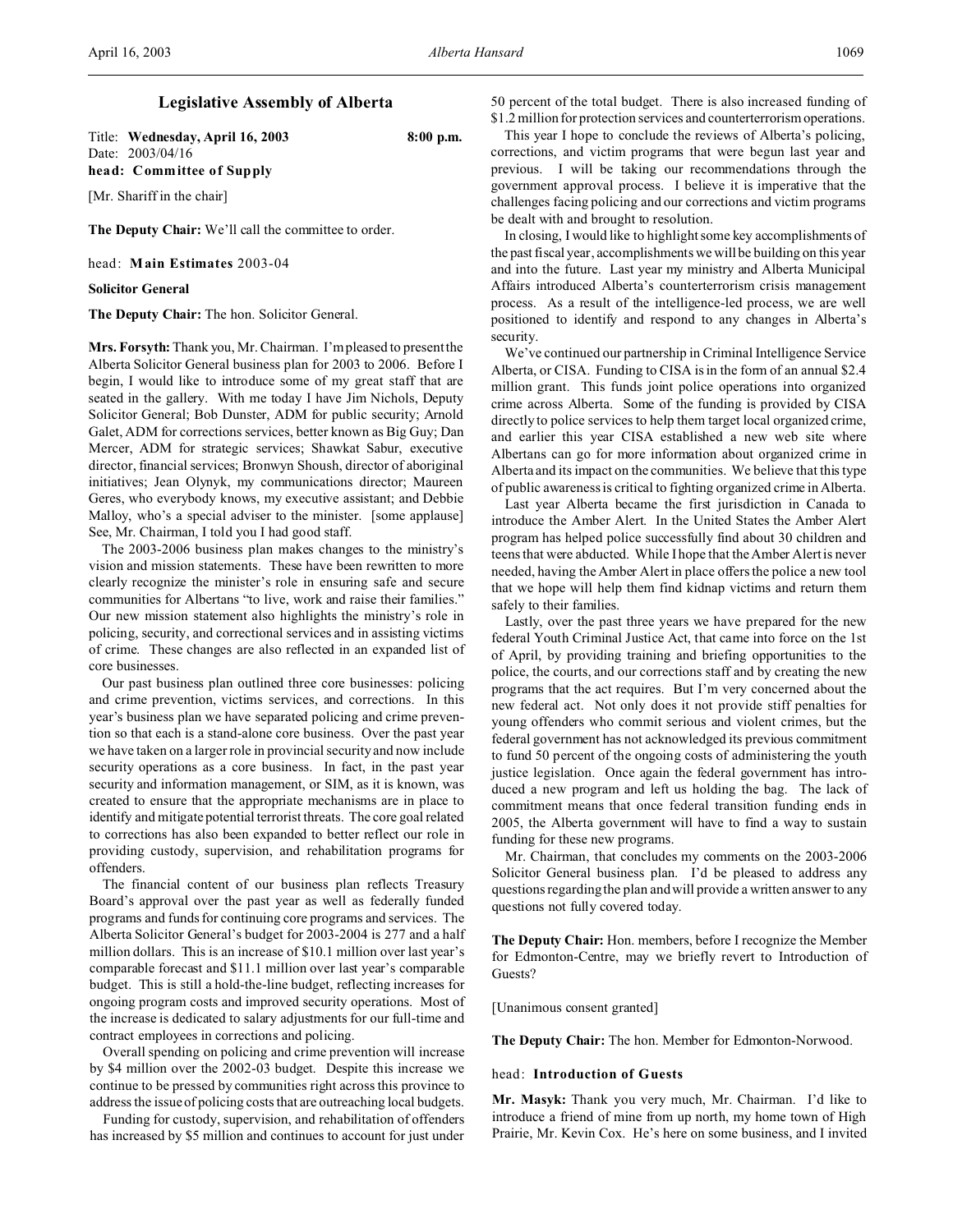him to the Legislature to observe for a few minutes. I would ask Kevin to rise and receive the traditional warm welcome of the Assembly.

head: **Main Estimates** 2003-04

**Solicitor General** *(continued)*

**The Deputy Chair:** The hon. Member for Edmonton-Centre.

**Ms Blakeman:** Thanks very much, Mr. Chairman, and thanks to the Solicitor General for her opening remarks. My memory is that she's pretty good about answering the questions here during the debate, and those she doesn't I'm sure will be answered by her and her staff following this debate. I would just ask to get, if possible, the responses prior to having to vote on the appropriation bill. That way I have all the information in front of me before I have to vote on that bill, and I appreciate that.

The first hour tonight is dedicated to opposition questions, and I've already spoken to the minister about doing some back and forth. So what I'd like to do is just run over the areas that I have here, and maybe we'll take a couple of them at a time and then go back and forth with questions and answers.

I did want to comment a bit on the information that's in the report and the change in the vision and mission. I'd like to talk about the reports on victim services, on policing, and on corrections. I have some general sort of stakeholder questions, sort of a grab bag of different issues that have come up. I'd like to also spend some time on the issue of police funding, which is overall as an issue certainly rising to the top and starting to bubble over a bit, and maybe an update on the diversification project, something I know we're both interested in.

From the beginning I noticed right off that the government is no longer offering a highlights section, and I think this a general observation. This is the second ministry that I'm critic for that's been debated thus far, and that highlights section seems to have been pulled overall. That's too bad because I found it a useful section. It doesn't seem to have been replaced in any particular area, but if you put together both the introduction and the planning environment, sometimes you can glean what's going on. So I'm going to go through some of the issues that have been raised there. The MLA reviews of the victims' fund, policing, and corrections are mentioned here in the introduction. As I said, I'll come back to that.

Then there's, "We will continue to inform Albertans about serious and violent offenders, . . . participate in the development of a National Sex Offender Registry" – that's the federal one – the Amber Alert, which the minister just mentioned, the changes to the federal Youth Criminal Justice Act. Now, it also talks about "developing a proposal to address gang activity in Alberta," so I'm interested in what the minister is anticipating there.

## *8:10*

The Solicitor General is also working with others on a provincial impaired driving enforcement strategy. If I could get some detail, please, on who all is involved. What are the other ministries and stakeholders who are involved in this, a list of those, plus what actions are being anticipated that are different from what's being offered now? Is this an enhancement? Are you changing some things? Are you looking at bringing in legislation? Are you going to have another MLA review? What's being anticipated under that?

It talks about "rehabilitation of offenders" and a continuation of "work service to Alberta communities." Now, I'm assuming that that's the old pick up the garbage along the highway and cut

firewood for the provincial campgrounds and prune trees and cut grass and that sort of thing. It's also being mentioned here along with the youth justice committees again: "rehabilitation of first and second-time young offenders." So I'm curious, first of all, with the adult offenders where the rest of the rehabilitation is. Or is that what the minister accepts as rehabilitation, these work camps? Have we totally abandoned the idea of training for occupations other than crime obviously? Have we abandoned all of that programming, and the rehabilitation part of it is picking up litter in the ditch? What happened to the rehabilitation part of our programming? There certainly seems to be an emphasis here: "work service" is how it's phrased.

Also, therefore, that trickles down to the rehabilitation for the first- and second-time youth offenders. Is their rehabilitation really about this community service? Do they do some sort of junior version of litter picking and pruning and wood chopping? What's being anticipated there?

One sentence about supporting initiatives for domestic violence. I'd like to know what's anticipated there. It seems to indicate that it's supporting existing programming but doesn't seem to be considering any expansion of this, and since we're looking at a three-year period here – the minister has introduced her budget as 2003 to 2006 – do I take it, then, that we're not anticipating any new initiatives around domestic violence? It looks like we're just keeping the status quo.

There's some information here about the victims financial benefits program, making it "more responsive to the needs of victims of crime." Perhaps that's connected to the victims of crime MLA review and report that's still outstanding. I see a little nod from the minister, so I'll leave that and come back to it when I talk about the reports.

The minister also spoke a little about the counterterrorism efforts. This is kind of a difficult one, because it's not as though the minister can stand up and say, "Here are all the initiatives we're taking for counterterrorism," and sort of let the cat out of bag. On the other hand, the minister is spending taxpayer dollars here to follow some kind of plan on counterterrorism. So how are we supposed to know what the minister is doing? We're in a bit of a catch-22 here, and it's not acceptable to just say: "Trust us. We can't tell you this is counterterrorism, but give us a bunch of money to do it." You have to give some kind of indication as to what's being anticipated here or what's being followed. It's not enough to just say: trust us on this one.

The new section called Planning Environment is very interesting. It says that the following environmental factors have been considered when you're looking at the plans that you're going to set forward over this three-year period. It talks about things like demographics, aboriginal justice, victims, implications of new legislation, policing . . . [interjections]

**The Deputy Chair:** I'm sorry to interject, hon. Member for Edmonton-Centre, but the noise level is getting pretty high. The hon. Member for Edmonton-Centre has some very interesting and important points to make, so can you please respect her recognition to speak and allow her to continue.

The hon. Member for Edmonton-Centre.

**Ms Blakeman:** Well, thanks, Mr. Chairman. I don't care if they listen or not, but it would be helpful if the minister could hear me.

In some context these environmental factors seem to be delivered as though these are things that are sort of holding us back or reasons why we can't accomplish what we'd like to accomplish. Overall, since this is a new area, if she can talk about the choices that she has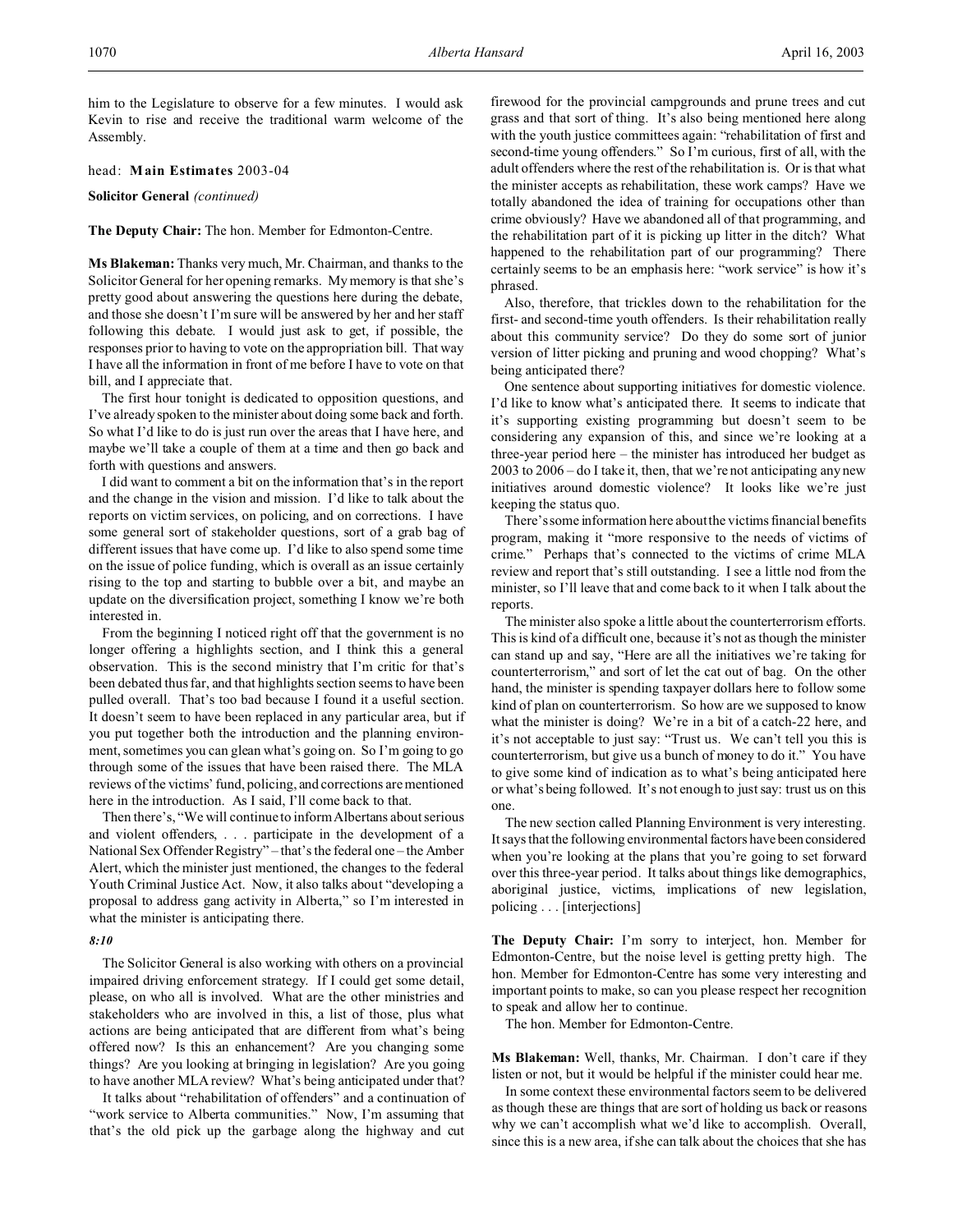In particular, I notice that the aboriginal justice section is listed under the environmental factors. I'm interested in this because I don't see the aboriginal factors being discussed at length in any other section except for this one. So could I ask her to expand, please, on what's being anticipated here? It does note that

the Aboriginal population is young and the fastest growing segment of the Alberta population. A large proportion of the Aboriginal population in Canada experiences socioeconomic disadvantages in comparison to non-Aboriginal Canadians.

Okay. So what's the minister trying to tell us here? Does that mean that she's going to have lots of programs, no programs, or that this is a difficulty she's trying to overcome in some way? It's one of the few places where I actually see aboriginals mentioned in the whole context of the programs and services that the Solicitor General is offering.

The minister has already talked about the new legislation that's coming through federally that will be affecting what she is attempting to offer provincially, and that includes the Young Offenders Act, the Sex Offender Information Registration Act, and the Criminal Code changes.

Then she talks about provincial policing programs, which I'll come back to, and I've already talked about terrorism.

Organized crime I'd like to come back to in the context of gambling, because during the debate with the minister of gambling the Solicitor General was referred to, so I've made a notation to come back and ask her some of the questions under that.

Under goals and strategies, goal 1, to "ensure safe communities in Alberta," a couple of questions have arisen out of that. I'm referring to 1.5 on page 351: "Enhance the partnership with the RCMP in monitoring the Provincial Police Service Agreement." Now, the Member for Wainwright had a private member's motion before the House that was talking about – well, actually I gave him a bit of a hard time. [interjection] Well, I'm sure that if the Member for Edmonton-Castle Downs is so interested in the debate, he's going to get up when he has his opportunity to do it rather than just constantly commenting and heckling from the back row there.

The Member for Wainwright was commenting on a need to develop or get in place plans for a regional policing service. He was also talking about a regional police commission. But mostly he seemed to be frustrated and all those that spoke on his motion seemed to be frustrated about somehow being prepared and ready, as the minister goes into negotiations with the RCMP in 2007 to 2012, to break away and go into it saying: we can do this on our own, so better negotiate with us the way we want, or we'll just strike out on our own. So I'm wondering what the minister is anticipating when she puts down as a strategy: enhance the partnership with the RCMP.

## *8:20*

I also note in the next one, 1.6: "Reinstate Restorative Justice Grant funding." Could the minister talk about that, please? How much money is going to be put into these grants? How is the program going to be administered? What's the criteria for application? Is this done in conjunction with the Minister of Justice, or is she running the program herself? What's the level of grants that is anticipated? How often is the granting cycle? Once a year? Twice a year?

The other thing that the minister mentioned. She's made some very definitive choices, and I'm wondering if she can talk about her philosophy in moving forward on this. The previous vision was "a democratic and prosperous Alberta based on respect for the law, where all Albertans are safe in their homes and communities." The new version is: "Ensure Albertans have safe and secure communities in which to live, work and raise their families." So some quite deliberate choices have been made there, and can she please talk about what her philosophy is that allowed her or had her make those choices?

The mission. The previous mission: "Our mission is to serve Albertans by promoting safe communities and by communicating with Albertans about the administration of justice." Now, that's likely heavily tainted by the previous position where both the Solicitor General and the Justice minister were the same ministry. The new mission:

Our mission is to serve Albertans by ensuring safe and secure communities through effective policing, security and correctional services and when crime is committed to assist victims of crime.

So that one's a bit more obvious, but I'll get her to talk about her personal ideology in leading this department forward and the choices she's made to establish that mission.

I note that the department's budget is up by a little over 4 percent but not by a lot, and I'm questioning the minister's confidence, backed up by some detail, about the sustainability of service delivery. We know that with the simple cost of living, with increased volume for delivery of service to more Albertans – I've heard a number of times the comment that with the in-migration into the province they didn't bring their police service and their roads and their schools with them, so that's affecting the minister's ability to deliver these services. There are a number of factors to be considered here, and I'm questioning how she's confident that a 4.2 percent increase is enough to maintain or sustain service delivery. We've got likely increased labour costs. The number I heard tossed around a lot until about a month ago was 4 percent. We've got inflation, the normal cost-of-living increase, and we've got this volume increase from the in-migration. Now, in the studies that I've read, they were talking between 7 and 10 percent to sustain program delivery. This minister is putting in 4.2, so I'd like to hear some of her detail in her confidence in that number.

Now just some general and stakeholder questions that have arisen, if I may. The Solicitor General had introduced a Victims of Crime Amendment Act, and this changed guidelines with respect to the financial benefits program for those people who were victims of crime. But when I looked at the victims of crime funding, it's bounced around a bit recently, and I'm questioning if the minister could expand on why that has varied so much. For example, the victims of crime funding is \$10 million in this budget, up a small amount from \$9.8 million last year, but that in fact was a decrease of almost \$3 million from the year before. So we've gone down by \$3 million and up by \$200,000. What's the sense in this? What's the minister anticipating here?

In the business plan it's also mentioning that there are going to be the regulatory and legislative changes to the victims' financial benefits program. Could the minister expand on that? Is she talking about bringing in legislation? Is she talking about doing that in the spring session or in the fall session? Is this going to be done by regulation? What is she anticipating precisely?

The next short segment I want to talk about is illegal gambling. During the Gaming estimates the Gaming minister referred this particular item over to the Solicitor General. When I was asking about his department's monitoring of illegal activities or anticipation or planning for or investigation of, he didn't want to touch that one and punted it. It was punted to this particular minister. So what sorts of activity has the Solicitor General taken to anticipate amounts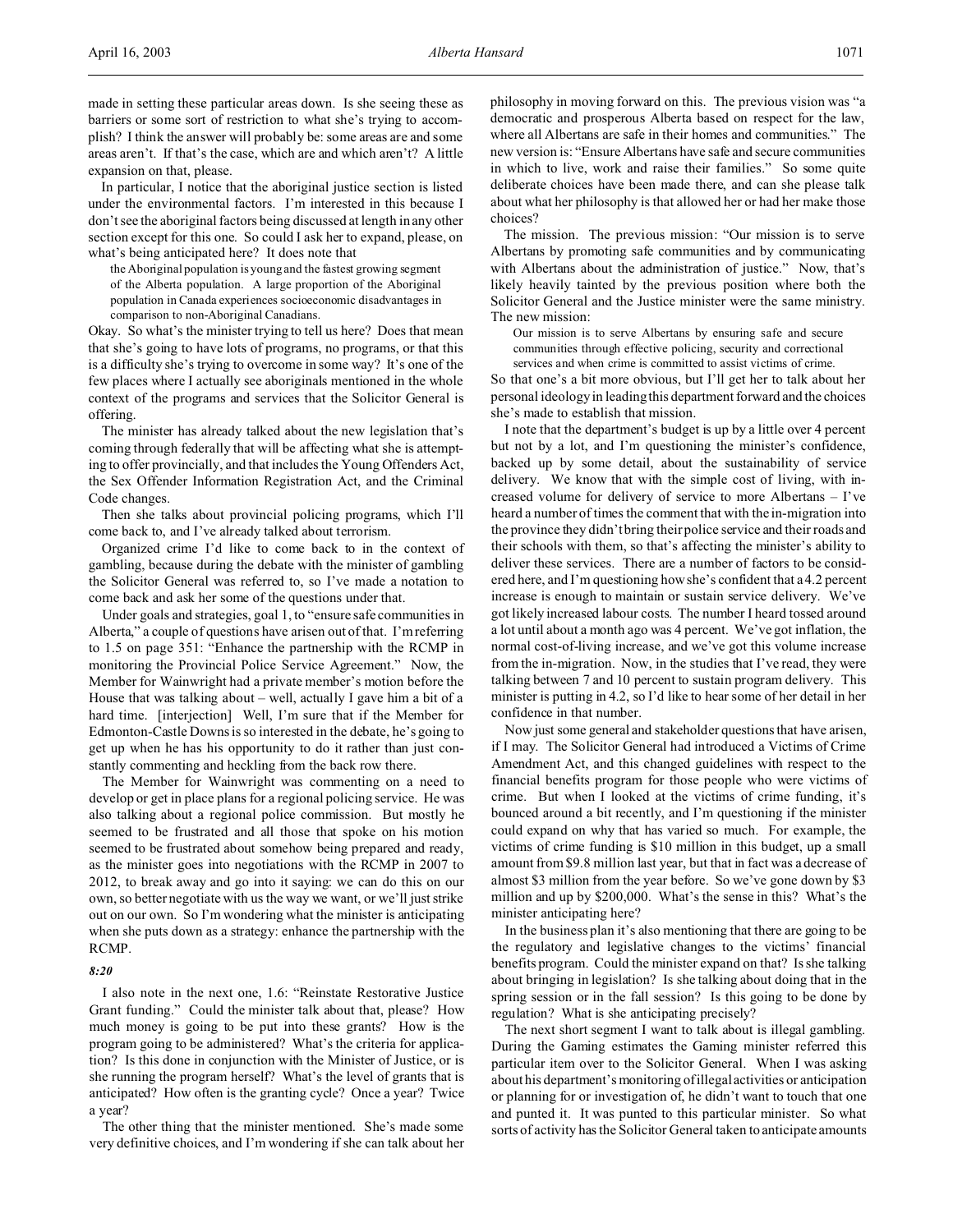of illegal gambling, to measure it or count it, to look into the future on it? This is a three-year plan. What's the minister anticipating by way of increases in illegal gambling?

There's also some concern over the increase in illegal VLTs or what are called gray machines. Now, Alberta had attempted to counteract that by putting in their own machines. Where is the Solicitor General on monitoring this activity?

I think that's close to the end of my first 20 minutes, Mr. Chairperson, so I will take my seat and allow the minister some opportunity to answer the questions I've put before her. Thank you.

## **The Deputy Chair:** The hon. minister.

**Mrs. Forsyth:** Well, thank you, Mr. Chair. The hon. member in 20 minutes has asked a whack of questions, so hopefully I've got a few of them.

One of the questions that she started off with was about the highlight section, that it was gone, and she was wondering why we think that our business plan is put together well. The highlight section, if that's a concern, is something certainly that we can look at next year. It has not been one of the things that we've been told has been a problem quite frankly.

Then she went on to talk about the serious and violent offenders, and I would assume she's referring to our high-risk offender web site. I can tell the member that the Alberta high-risk offender web site has been extremely successful and extremely popular. At the beginning we were getting about 3,400 hits a week. We started to do a bit of research and found that a lot of it was parents accessing the high-risk offender web site and saying to their children when they saw this: if you see this particular individual, he's not a very nice man. So we've been very, very pleased. In fact, from what I understand, Manitoba has launched a high-risk offender web site very similar to ours, and Ontario has already got one.

In regard to the national sex offender registry Alberta along with Ontario has been key in pushing the national sex offender registry. In fact, we buddied up at the federal/provincial/territorial meeting in bringing that to the attention of the federal government and finally managed to get them to move on that. One of the things that we aren't in agreement with and are pushing the federal government on is retroactivity, and they've been a little obstinate and stubborn about that particular issue. We think it's important that some of the offenders – for example, Paul Bernardo, Karl Toft – should be part and parcel of the national sex offender registry because they have committed horrific crimes in this country and done a lot of damage to a lot of people.

She talked about the gang proposal. Several weeks ago I went to Ottawa and made a proposal to the federal Solicitor General, who was quite key in regard to our gang proposal, which would be on a provincial level. Similar to how we set up G-8, which was very, very successful, we will have the federal Solicitor General, the provincial Solicitor General, and then all of the players across, whether it's the RCMP, the municipal police, aboriginal policing, and people involved in the gang proposal. We're currently just sort of finishing that up, and then we'll be sending the proposal to the federal Solicitor General. Again, I'd like to emphasize that he was quite key on that, and I think that's something that's very important. I think Albertans have to realize that we have a serious gang problem in this province and an organized gang problem in this particular province. One just needs to look at what's happening in your own city of Edmonton and some of the incidents that have happened in Mill Woods, et cetera. The police have done a wonderful job in trying to attack it. We've had two very, very successful takedowns in regard to the gang strategies that were co-ordinated with the city police and

the RCMP, one being operation Kachou, and the second one is – the name's escaped me, but it was out of Calgary.

## *8:30*

The Amber Alert, as you're well aware, hon. member, is the first in Canada. I got that idea when I was doing some research over a year ago now. I found it very interesting and pursued that to see how it worked, and when I was invited to the President's conference in Washington, I talked to a lot more people. So we were very, very pleased to be able to announce the Amber Alert in Alberta. We now have several provinces that are particularly interested in the Amber Alert, and my staff are diligently helping the other provinces that have shown keen interest in the Amber Alert.

She touched briefly on the provincial strategy, and I believe the one you're referring to is when we're partnering with Transportation on I think you mentioned drinking and driving. I, too, like you, found it was a little bit noisy trying to hear what you were saying to me. It's something that we're looking at, working on some strategies with Alberta Transportation on how to address the high percentage of accidents that are occurring in rural Alberta mainly from a couple of things: running stop signs, speed, and things like that. I want to emphasize the fact that it doesn't necessarily mean it's rural Albertans that are causing these accidents. It could be city pumpkins like me going down a dirt road, not familiar with the roads, speeding through a stop sign, and then wham. So we're working with Transportation on a couple of issues: the drinking and driving strategy of course, which is my department, which includes obviously working with them and the police on trying to curtail the drinking and driving, and then on some other transportation issues on accidents that are occurring on rural roads.

You asked about the rehabilitation of offenders. Key thing. I really believe it's important that offenders are rehabilitated and how we can work on rehabilitation with the offenders. It's an interesting question you asked. I did a tour yesterday at some of our probation offices because I wanted to talk to some of the probation officers, and I was talking to one of the probation officers on the huge success they're having partnering with AADAC. AADAC is coming into the office and working with offenders because a lot of our offenders obviously have drinking and drug problems. So I found that is extremely beneficial. The probation officers in this province do a wonderful job once our people get out of our correctional facilities, trying to match them up with appropriate rehabilitation, whether it's anger management, alcohol and drug counseling, a number of different things that they're working on then. We try and do the same thing when they're in our facilities, but you have to keep in mind that the majority of our offenders are there for such a short period of time when they go into our correctional facilities, but we try and address their issues while they're there and then work through on probation.

You asked about the work service for our offenders, and, yes, we like to keep our offenders busy. We have some very, very successful programs within our facilities that have been hugely successful, and I would invite the member to come to my office and see some of the woodworking toys. I think you did see them when you were in to see my office in regard to some of the woodworking that our offenders are doing particularly in Fort Saskatchewan. All of those toys that those offenders are making are being utilized by Santas Anonymous, and they do a really good job.

Another good example of what our offenders are doing is the eyeglasses program in the Fort Saskatchewan jail. All of the glasses are dropped off at LensCrafters. They're taken to our Fort Saskatchewan correctional facility. The offenders have been trained by optometrists to clean them, so they can tell the strength of the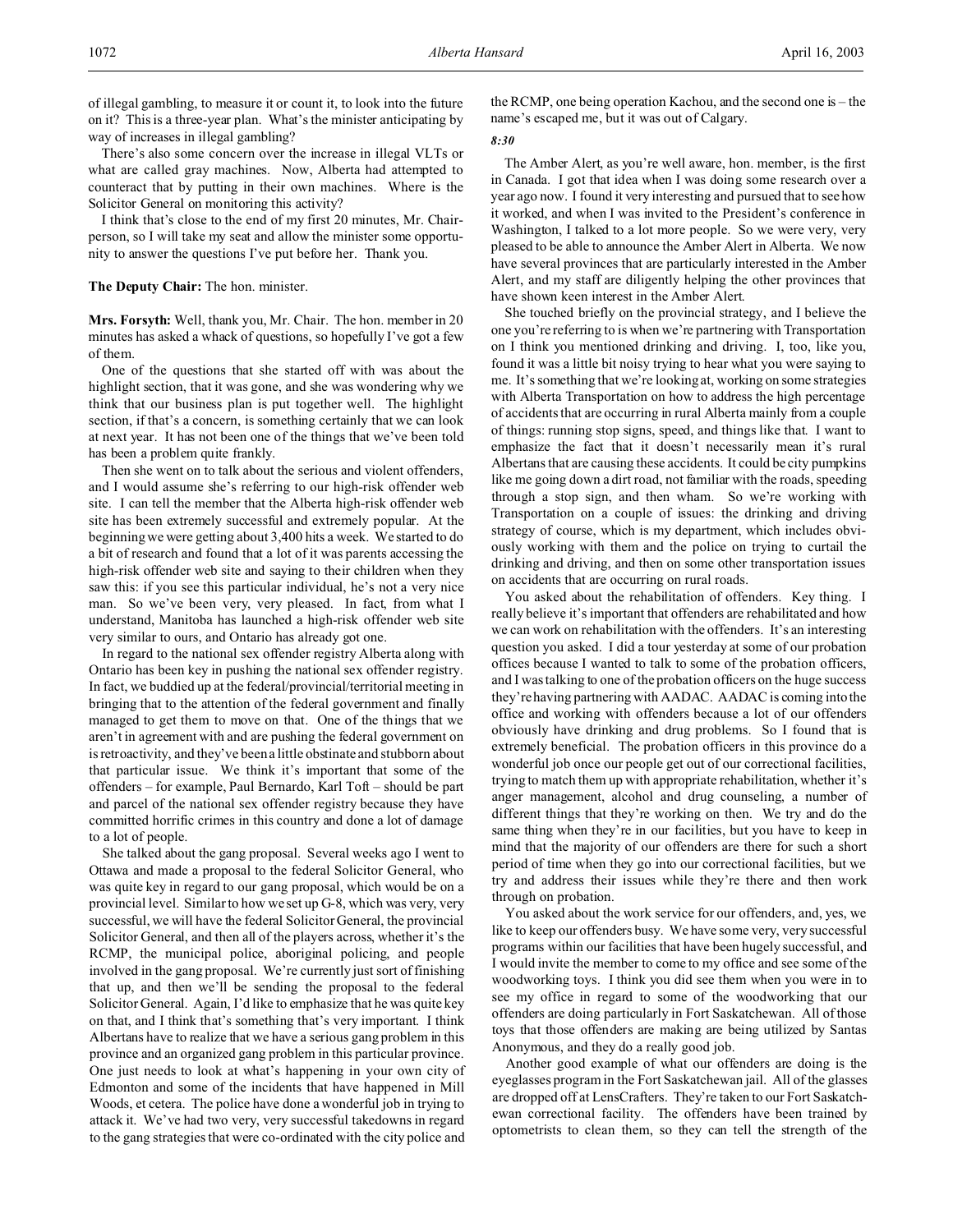eyeglasses. Then they're all shipped overseas, and it's extremely beneficial. The number of times I've actually visited the correctional facilities, the offenders that are working on the eyeglasses and have the ability are so proud of what they're doing, and quite frankly they're bragging about where the glasses are going. It's nice to see because they feel that they're contributing back to the community. We just celebrated in December our one millionth pair of eyeglasses that have been shipped overseas. So it's very exciting.

Our youth justice committee is hugely successful. Hugely successful. In fact, we were honoured to receive a gold award down east in recognition of our youth justice committees and then be watched right across the country on our youth justice committees. We have even had interest over  $in - I$  hate to name some place because I may be wrong, but I believe it was Africa or Australia, somewhere over there. I'm sorry; it's gone.

You spoke about domestic violence, and we're partnering with Children's Services and the Minister of Children's Services and have been very proud to be part and parcel of that, working with our police on how to deal with situations when they're called to the home. It's been proving very successful. We have some more work that we have to obviously get done.

You talked about the victims of crime fund and the surplus: why hasn't the money been spent? [interjection] Yes? No? I can't remember. Anyway, the victims of crime fund does have a surplus. The surplus has been set aside to allow the implementation of the recommendations that are from the victims of crime consultation. As the victims of crime is a regulatory fund, any surplus at fiscal yearend remains in the fund for future use and spending of the money to benefit victims, and I think that's the intent of it.

You talked about the counterterrorism plan, and you're right. There's so very, very little information that I can give you because of all of the very high-security information that we're receiving about terrorism. We have been very, very fortunate in the fact that we've got a very good working relationship with CSIS, which is out of Ottawa, with CISA, and with some of our partners, that we're gathering intelligence information all the time. It's been extremely beneficial, and we're extremely proud of what we've been able to achieve on counterterrorism. Not only that; the SIM unit – we had a conference. I believe it was in October or November. We were fortunate enough to have the federal Solicitor General come and bring us greetings on that. He was very, very impressed with our counterterrorism plan, our security management SIM unit. In fact, he wanted information from all of the speakers that were presenting and said: Minister, why would I reinvent the wheel when you guys have gone way past? So Alberta is leading the country in counterterrorism and our SIM unit.

You talked about aboriginal initiatives. We have a wonderful person, that I introduced earlier, in my department by the name of Bronwyn Shoush, who even just recently got back from speaking in Thailand because she's so good at what she does. We're working on a lot of aboriginal issues, and we're well aware of the aboriginal population in our correctional facilities and how we deal with those particular aboriginals in our correctional facilities. Should they be there, or where should they be? It's an open door, and a high percentage of aboriginal people are in our correctional facilities.

We have been doing a lot with First Nation policing, trying to deal with the issue of First Nation police taking care of aboriginal people within the community. It's something we need to work on, we're going to continue to work on. I have a soft spot for the aboriginal people in this province. I don't know if it'll be my term or whose term it'll ever be if you can ever try and address all of the aboriginal issues, but we'll continue to plug away. We're currently working on another proposal on drugs on the reserve, which surprised me when I was doing tours. I knew that drinking was a problem with the First Nation people, but what surprised me more than anything and something I've been working on diligently is the drugs that are coming onto the reserve now. It's becoming absolutely uncontrollable, and they're something that we have to deal with.

## *8:40*

You briefly asked me a question about my philosophy in the business plan. I think my philosophy is to make sure that Albertans are safe and they're secure and they're well taken care of and they feel safe in their homes and they feel safe in their communities and they feel safe in their jobs.

You asked me about the budget. I briefly talked about the budget and the increase we got and the challenges that we have within the budget, and I acknowledged the challenges we have in the budget when I spoke. We have communities across this province that are feeling the challenges of policing, and they're feeling those challenges of policing for several reasons. What used to be urban crime is now moving into rural, and crime is different. We're seeing a lot of challenges. Again, I go back to the crop-up of meth labs that are appearing in our province and in our rural areas, the green operations that are growing. I thought B.C. had a problem, but we're starting to see a problem with the marijuana growth in our province.

That is what I wrote down, as much as I could write down, so I'm prepared to sit down and listen, and we can tackle it again.

## **The Deputy Chair:** The hon. Member for Edmonton-Centre.

**Ms Blakeman:** Thanks very much. Where we were not able to hear each other because of the ambience in the Chamber, I can clarify a couple of those. I was asking about the provincial impaired driving enforcement strategy, which appears on page 348 of your report under Introduction. I think you did pick up on it and said that you were working with Transportation, particularly around rural areas is what I heard you say. It's stated here that the "Alberta Solicitor General will . . . work with other government ministries and stakeholders to develop a Provincial Impaired Driving Enforcement Strategy," and I was asking: please give us details on what you're anticipating here. Who are the stakeholders? What are you looking to do? It's a three-year plan, et cetera, et cetera. I'm looking for the details and to roll that one out a bit.

There was one in there around the victims of crime fund. I'm sorry; we just didn't hear each other. So we'll have to wait for *Hansard* for clarification on that.

She did pick up on the questions about the programs for aboriginal populations, and if she can give me some details and flesh that out a bit. She said that she had a particular staff person working on it. Maybe I could get a list of the projects and initiatives that are there and perhaps what the vision for the future is or the vision for the three years is anticipated to be.

Now, there are some issues around First Nations policing. I may come back to that one because I'm trying to remember something I've been told very specifically about First Nations police officers and it's not coming forward in my brain. So I'll come back to that at the end, and maybe my memory will have come forward.

I was asking quite specifically about the changes and why the changes in the vision and the mission, and I was talking about what the Solicitor General's philosophy is around this because she is the leader of this department. She is setting the pace here; she's setting the philosophy. So it's either her philosophy personally or her philosophy for the department developed in conjunction with staff and stakeholders, et cetera, et cetera. But I wanted to have some detail, fleshing out, some explanation on why the changes and what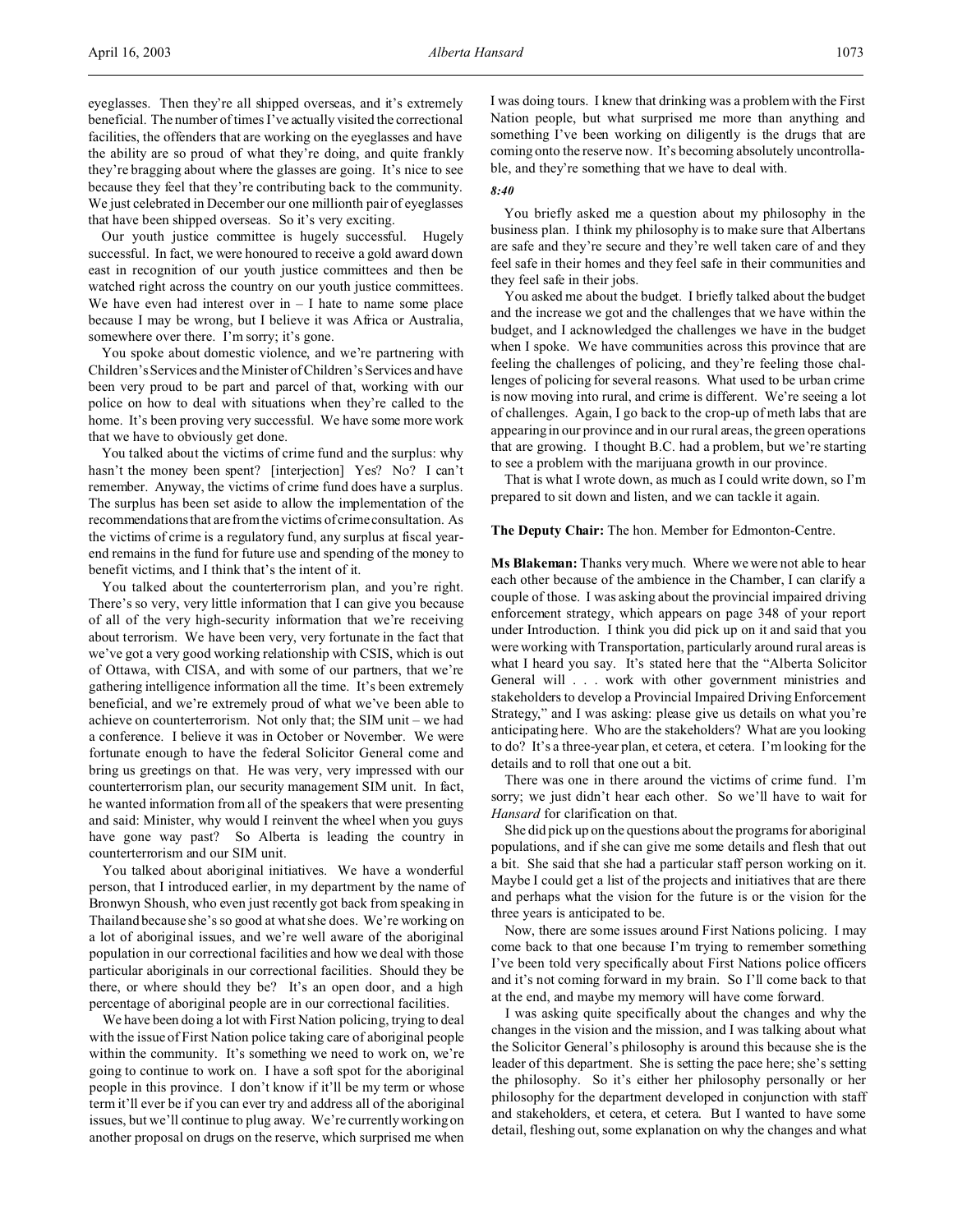was being anticipated, what's going to fall under that. You don't just make changes because you thought you would or because it's a new three-year plan. I expect that the minister will have made these with some deliberation, so I'm looking for the background on what was behind the deliberations in making the changes. Those are the sort of catch-up comments.

Now, on we go. Okay. The last thing we talked about, then, was gambling. I'd like to talk a bit about the three reports. The victims of crime review that was done was actually completed, as far as I know, more than a year ago. It's still never been released. So out of the three reports – the review of the victims legislation and programs, the MLA review of the Police Act, and the MLA review of corrections – only one of them has been released, actually in two forms, and that was the MLA review of the Police Act. The other two seem to be on the shelf. So I'm not sure if the minister is looking to age them like a fine wine or a cheese, or what's the deal.

It is more than a year past when she received one of them. The other one, the Corrections Act – I'm trying to remember now. It's six months, I think, since she received it. So when do we anticipate the public release of these two reports? The taxpayers put money forward for these believing that they're going to lead to something. They like to see what they got. They like to get it in their hands and to know what actually came out of it, something concrete, if you will. So when specifically is the minister anticipating releasing the review that was done on the victim services, and when will we be seeing the public release of the corrections review?

We've had, as I've said, two versions of the MLA review of the Police Act, one that was released last mid-July, and the second one was a sort of update that was in response to a further feedback loop in the community. In fact, a number of recommendations that were made in the first version were pulled back or withdrawn or stopped in the second version. So I'd like an update on what the minister is seeing there, where she anticipates that to go. Is that the end of it now? Is there another feedback loop? Will there be a final final version of that, or have we had it? When will this be rolled out?

Now, with the corrections review the review set out to look at sentencing, staff and funding resources, offender security and staff safety, capacity requirements in the facilities, and offenderrehabilitation programs. So, as I said, we haven't seen the report. We do have proposed legislation in front of us which seems to come out of the corrections review, but we don't have the corrections review. So we don't know from what sprang the legislation that's in front of us.

Also, can I get an update on the cost of the committee? I did write to the minister about three or four months ago and was given a figure of \$40,000 that had been spent on the review of the Corrections Act. Has there been any additional resource expended on this? The minister is shaking her head no. Okay.

One of the areas that was much anticipated but in fact not addressed or that we haven't seen anything further of was the private prisons.

## **An Hon. Member:** Prisons for profits.

#### **Ms Blakeman:** Prisons for profits, yeah.

Can I get the Solicitor General on the record, please, to tell us if she is expecting in this three-year period between 2003 and 2006 to look into private prisons? Is she expecting to implement them? How is she expecting to do that? Are we only going to hear about that when we get a report from the review of the Corrections Act MLA committee? If so, then we need to see the report from the government MLA committee. This starts to become a never-ending circle from which the public gets no information. So I'm probing the minister to please get us some information about that and to put

on the record whether she is planning to implement private prisons or any version of privatization of our prison system or our corrections system in the next three years.

## *8:50*

She's responded a little bit to my questions about rehabilitation. I think the average stay in provincial prisons that I've heard before is 32 days. I agree: not a lot of time to get a university degree underneath an inmate's belt. Certainly, that's not a possibility. She has to my memory only ever talked about rehabilitation and programs by talking about drug and alcohol addiction counseling. Is there any other kind of program, rehabilitation in the sense of literacy assistance or numeracy assistance or any kind of skill upgrading, anything else at all that the minister is currently offering or is anticipating offering over the span of the three-year plan that we have in front of us? With that, of course, is: will there be the funding that supports that?

Now, the second MLA review was of the Police Act, and again when I contacted the minister several months ago, the cost of that committee was a little above \$10,000. Could I get an update on the cost of that committee as well?

## Mrs. Forsyth: Hasn't changed.

**Ms Blakeman:** Hasn't changed at all. Still \$10,000. Okay.

Again, the goals of that review were to engage the stakeholders with their thoughts on changes to the Police Act, looking at strategic policing issues, legislative issues governing police, accountability, special constables, alternative measures on policing. Some of the more controversial issues that were brought forward around that were photoradar, implementing the deputy constables, the use of private security guards and private policing services, the unmanned aerial surveillance, and the provincial police force. So we have had the original release in June and a supplement. I'd already asked if we were getting a final report on this.

Further to that, are we anticipating changes to the Police Act? I don't see any indication of expected legislation in the spring session. Are we expecting to see something later that would then be debated in the fall, or are we now looking at next year? What is her time line: (a) is she expecting to change the Police Act, and (b) what's the time line on it?

I'm also interested in, especially in light of the episode that has been raised a couple of times in the Assembly actually around the special constable who . . . [A cell phone rang] A phone is ringing again, and perhaps the person could answer it outside. Perhaps if they could go outside to have their discussion, that would be helpful.

The special constable got caught in that very unfortunate circumstance with someone that had a gun in their vehicle, and the special constable approached them. After that, there was a call to allow special constables to arm. So I'm going back and looking again at the recommendations for deputy constables compared to special constables. Could I get some from the minister what her thoughts are, what the department's thoughts are, what they anticipate actions are on allowing those deputy constables to have firearms, side arms, or any kind of weapon that they would be using and also a clarification of what's being anticipated for them.

There's a certain sector of jobs that are set aside for the special constables to be doing. How does the minister anticipate the deputy constables would be different from them? What different list of job activities would they have? So if we can get the list of job activities for the special constables and then the list of activities that the minister anticipates the deputy constables would be involved in and the discussion of the carrying of the side arms. I'm interested to see whether the Solicitor General is pursuing that.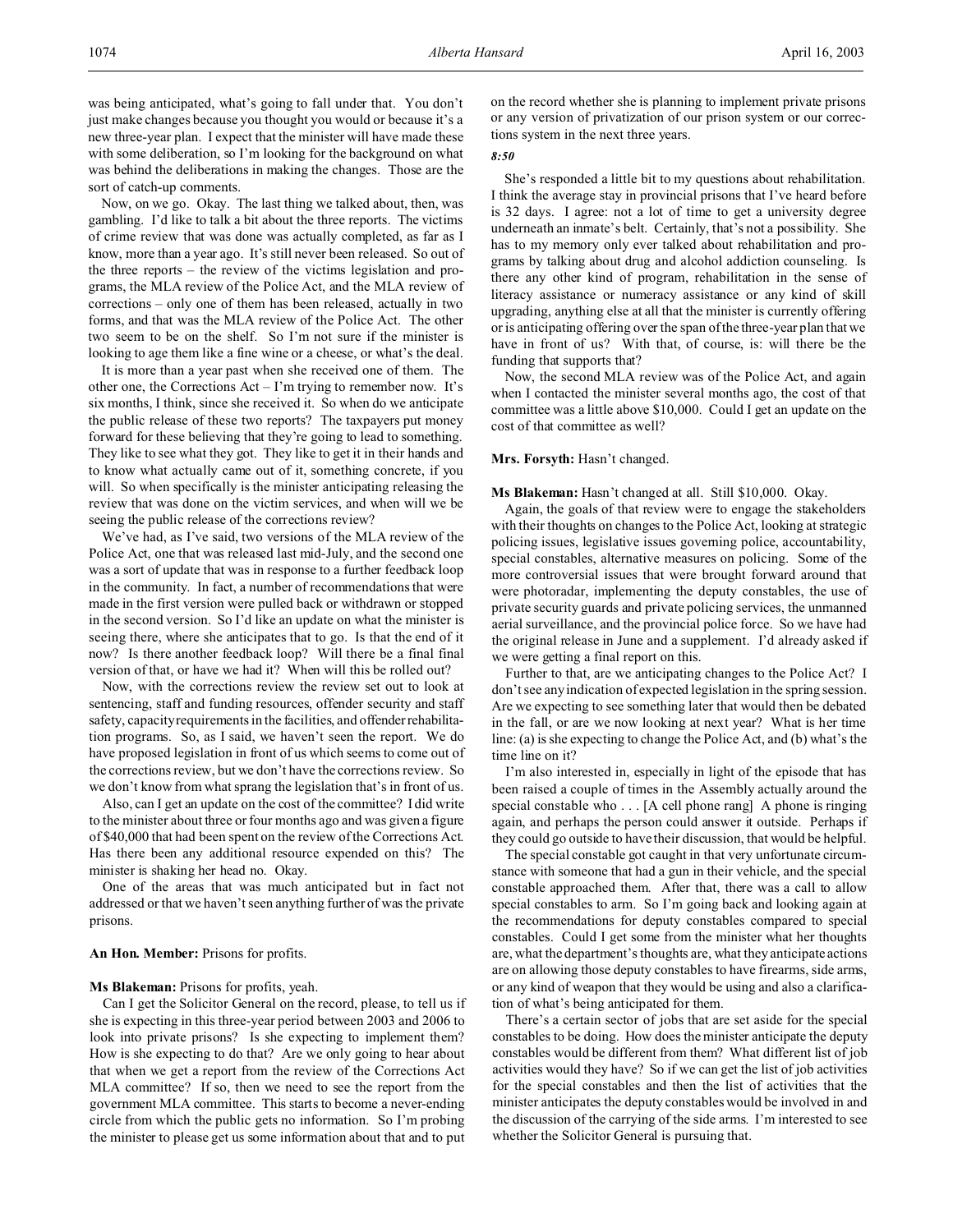Also, could I hear the minister's thoughts and any plans, expenditures of money on a provincial police force and whether she is pursuing this through planning or through additional research or whether she's not interested in pursuing this at all. Where is the minister on this one? I know that we've got some private members that are very keen, but I don't know where the minister is standing on this particular issue.

Now, flowing from the MLA review of the Police Act, we have the issues around police funding, and that's been in the paper a great deal. I've got a mittful of various articles that have turned up recently: Mayor Presses for Police Funding in the *Edmonton Journal* in January; Action Plan in the Works for World Cop Funding from the *Calgary Herald*; Cash-strapped Police Balk at Providing Free Services for the Province, again in the *Edmonton Journal;* Gibbons Feeling Robbed over \$200,000 Policing Fee; and it goes on. So there is increasing agitation around the funding of police services.

The minister and I have an ongoing disagreement about who funds how much of this, and I'd like to get some clarification, please, from the minister, then, with facts and figures. According to AUMA the province pays 14 percent of policing costs, the municipalities pay 49, and the feds pay 37. When I use those figures, the minister jumps up and says: no, no, that's not including the grants from the municipalities. But when you look at the grants from the municipalities, in a lot of cases, particularly in the case of Edmonton and Calgary, that doesn't include any money for policing services. So there's a great deal of disagreement about who's paying how much.

Now, we do have under the Police Act communities with a population under 2,500 receiving their policing services free of cost, but communities with 2,500 to 15,000 people must pay 70 percent of the cost, and communities of over 15,000 pay 90 percent of the costs. So is there anticipation of changes in the funding formula for policing services? Specific to Edmonton and Calgary, will the province now start paying for policing services again? That money was completely cut out of their budgets in 1995. If the minister wants to explain how she thinks that money wasn't cut out of it, I'm sure the chief would be interested in hearing it.

I'm also interested in what concrete plans the minister has in place to sit down with the chief of police for the Edmonton Police Service around the payment of services that the police service is offering: jurisdictional, operational, regulatory, and regional. It's performing these services on behalf of the province and not recouping its cost outlay on this. What discussions, what plans? You know, concrete dates when the Solicitor General is sitting down with the chief of police for the Edmonton Police Service to start to work this out.

I have a great deal of concern that this is only going to escalate. Looking across the province a number of groups seem to be unhappy with the amount of money that they're receiving from the province or the amount of money that they're having to pay out or specifically about what a number of smaller communities feel is an inequity. If they have 2,501 people, then all of a sudden they're paying 70 percent of the cost; if they have 2,499, they're not paying anything. So this is causing increasing stress in the community, and where is the minister going to go with this? I'm looking for a plan complete with time lines on how she's anticipating meeting with different groups over this.

## *9:00*

Again, just clarification on whether she's anticipating a regional police force, which may well work in Alberta given some clusterings in particular areas. I'm thinking of southern Alberta, for example, where you've got Lethbridge and Coaldale and some of those areas that cluster very closely together. That may well work, but is there money being set aside to study this? Is there money being set aside to enhance this or to assist the groups to go in that direction if they so choose? What's the plan here?

Could I also probe a bit more on the antiterrorism equipment and training, on the status of the negotiations with the feds for money to cover this? That had been a response that the minister had given to me some time ago in response to my questions. What is the status of negotiations on this? I know that there had been particular concerns expressed by the larger police services saying, "We need money for," and then there was a long shopping list of things that they felt they needed: the biochemical suits and certain other protective equipment. Where are we with that shopping list? Is there going to be money coming from the feds for it? Has the minister been negotiating? I mean, I know she's met recently with her federal counterpart.

I appear to have reached the second of my opportunities to raise questions, and I look forward to another opportunity. Thank you.

**The Deputy Chair:** Hon. members, the first hour that's allocated between the minister and members of the opposition has now elapsed. Any other member who wishes to participate will be able to do so.

The hon. minister.

**Mrs. Forsyth:** Well, thank you, Mr. Chairman. The member has indicated that we both had a bit of a difficult time hearing earlier.

The development of a provincial impaired driving enforcement strategy is in conjunction with Justice, Transportation, and other police services. There is presently a steering committee composed of Alberta Justice, Alberta Transportation, a senior representative from police services, as well as the Solicitor General who have been developing a three-year strategy. As well, there's a 10-year business plan to combat impaired driving in Alberta. The committee is focused on Check Stop initiatives, utilizing multi-agencies in regional settings to specifically enforce the impaired laws in both urban and rural settings, and the Provincial Impaired Driving Committee has recommended a tripartite initiative between Justice and Alberta Transportation and my department. So we're working with various agencies on this issue. We believe that it's vitally important to the safety of Albertans. We believe that we need to bring a higher level of awareness to the high societal costs that result from impaired drivers, and we continue to work on it.

You asked about First Nation policing. You said that you'd heard something recently, but it had escaped you, and you'd come back to it.

You again asked me about my changes to the visions and missions. Quite frankly, hon. member, I like the vision, and I like the mission. We worked very hard putting together the vision, and we worked very hard on the mission. My background is advertising and marketing, and I spent many, many years in the advertising and marketing field. One of the things that they say that's important is the KISS philosophy and keeping it simple. You know, the vision is clear. It's articulate. "Ensure Albertans have safe and secure communities in which to live, work and raise their families." That's a vision. It's a vision Albertans understand. It's clear. It's concise. There's just no question about what our vision is for Albertans, and people are comfortable with that. They want to be safe. They want a secure community where they work, where they live, and where they raise their families.

The mission statement:

Our mission is to serve Albertans by ensuring safe and secure communities through effective policing, security and correctional services and when crime is committed to assist victims of crime.

Well, we're including the victims in regard to the mission. We're talking about our police. We're making sure that people are secure.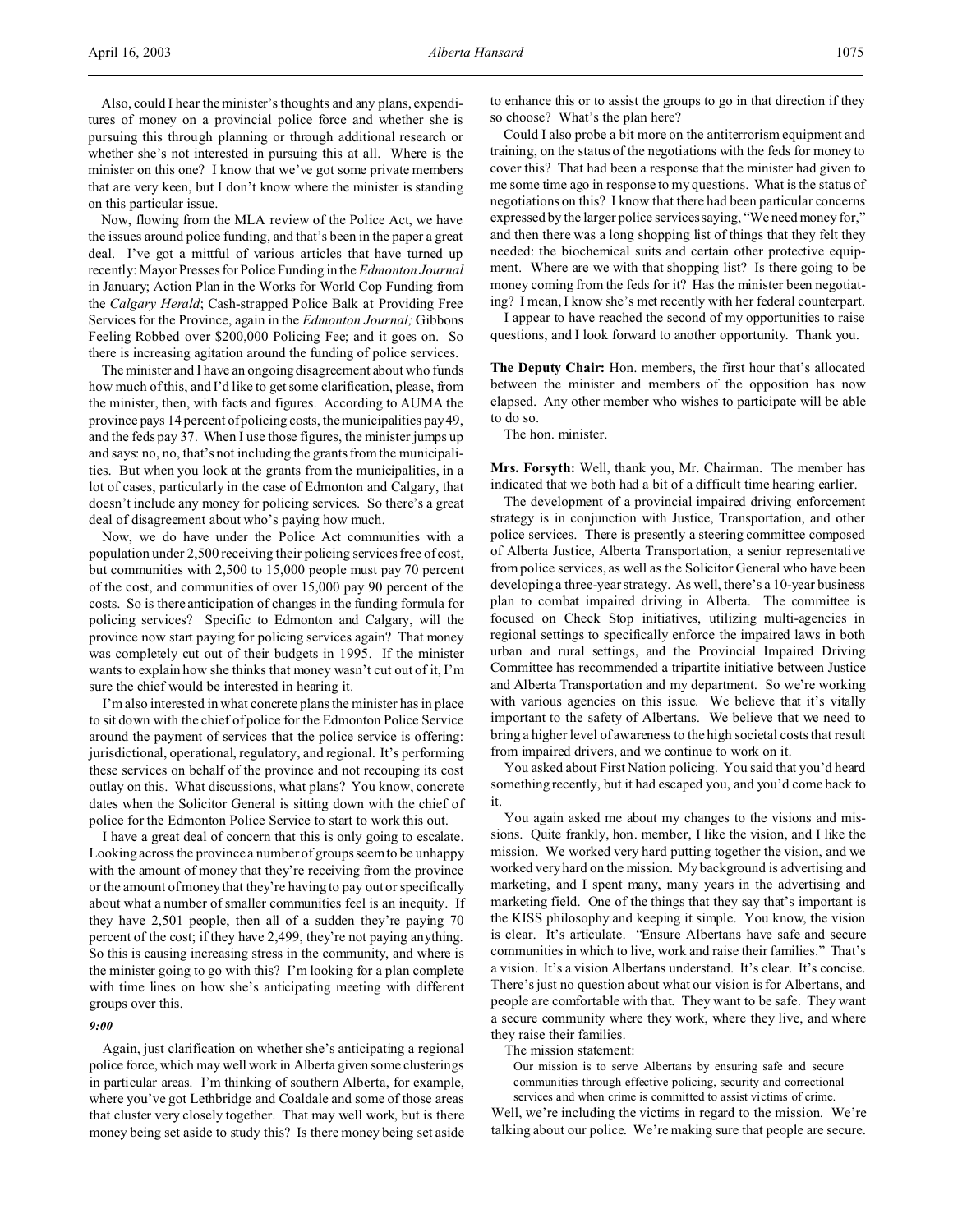The department and the minister responsible spent an awful lot of time coming up with this vision. We have great people in our communications department, and we wanted to make sure that the message was a message that was done well and sent out to Albertans and things that they would understand.

You asked a lot about the reviews that we have going on. One of the things that I thought was important when I took over the ministry was to look over the reviews. You made some criticism on some of the time and the length of time, and I fully will accept criticism and responsibility for that. I think that when you're dealing with a sector of people, for example, the victims, which I think is a portion of society where crime has been suffered, that has lost out tremendously, the pendulum has swung so far to the side of the criminal that I think we've had to take the opportunity and bring the pendulum back to include how the victim feels. The hon. Member for Calgary-Shaw went out and did a review for me, and she did a very good review. We're studying that review. We're studying it very intently and looking at the financial implications of that review to make sure that we do it well and that we do it on behalf of the victims of this province who have suffered crime. We will be releasing that very shortly. So it's important.

You talked about the policing review. I know I let you know, because you wrote me and asked me, that the cost was \$10,000. It hasn't changed. As you're well aware, the committee went out, tabled their review of policing in July of 2002, and there was quite a bit of controversy in regard to some of the recommendations that the committee made, and you alluded to it. You talked about the photoradar, and you talked about the deputy constables and several other things. So the committee asked me for the opportunity to go out and clarify their recommendations to the stakeholders, which they did. They worked very hard to do that and came back with their report. It's called Listening to Stakeholders, and it was a supplemental to the policing report. It was released probably about three or four weeks ago – I'm not exactly sure – to give the stakeholders the opportunity to look at the supplemental, and we're working on it right now. We're working in the department, and we're assessing the original report from July, the supplemental, the 200-plus responses we've heard from stakeholders on top of that, and putting together a minister's report, to take it through the process of government, which we do. It will be released once it's gone through the government process. I know that's probably not the answer that the member wants to hear, but unfortunately on the government side we have a process that has to be followed.

I have met with stakeholders. The stakeholders are well aware of it. I have talked to the mayors. I had a meeting yesterday with the AAMD and C. I'm meeting with the AUMA next week. So the stakeholders are aware of the process. They understand that policing in this province is a very, very complicated, complex issue, and we need to make sure that we're doing it right. You indicated and I've indicated – and I'm not embarrassed – that policing funding is a problem and how we address the needs of the community. Currently, right now, 2,500 don't pay, and we've heard many, many complaints about that in particular: why only 2,500? It goes on to the fact that the counties around it are not paying, but the counties are getting the revenues from fines. Then you say that all policing pays, and we heard that in the original report, and then you hear from the communities that say that they can't afford to pay. So it's a very, very complicated issue.

You then alluded to the provincial police force. Obviously, you're well aware of the motion that was brought to the floor by one of my colleagues, and you asked if we were moving in that direction. No, we're not moving in that direction at this particular time. The RCMP contract is done in I think it's 2012, and we will be doing

some consulting. I can tell you, though, that I had a three-hour meeting with the RCMP. They're not afraid of a review. They're not opposed to a review. They would like Albertans to understand what they bring to the community, their cost and the benefits of RCMP in this province. Quite frankly, we have a survey, and I think the RCMP in this province are at 85 percent, which is huge support for the RCMP in this province.

### *9:10*

The member asked about the regionalized police model. Well, the Police Act allows for the agreements between municipalities to amalgamate their police services, to develop a regional model. We are not opposed to it, are watching very carefully and are in several discussions with Chief Middleton-Hope in Lethbridge in regard to their regionalized police model in Coaldale. It's not for the minister to dictate down to the communities if they want to go ahead with the regional police model. It is up to the minister, though, to provide them support if they need it. We indicated to both the chief in Lethbridge and the chief in Coaldale that we would provide a facilitator, if so needed, to help them with a regional model. I spoke to the chief I guess it was a week ago Wednesday, and he indicated to me that things are moving along, and he hopes to keep us posted and would let us know by mid-May how he felt that model would be going.

The correctional review. Where is it in the proposed legislation? You alluded to a correctional review at a cost of \$40,000, which I think is really relatively inexpensive to review how we are dealing with corrections in this province. Quite frankly, I encourage you as a member to call your federal Liberal government and encourage them to do the same thing as we've done with our correctional facilities.

**Mr. Lukaszuk:** They could hire our committee.

**Mrs. Forsyth:** Edmonton-Castle Downs has offered his ability to be hired.

The committee traveled right across this province and visited the correctional facilities, all of the work camps, probation offices, even made a trip to Ontario to look at the privatized model of prisons and wanted to see how that was working, whether it was successful or not. I am in receipt of the report and looking at it very carefully. Again, we have a process that we have to go through in regard to government, how we're going to deal with it.

The other thing you referred to was about the Corrections Amendment Act. Why are we bringing forward the Corrections Amendment Act when the corrections committee hasn't reported yet? Well, I had actually been working on the piece of legislation probably for three years prior to being the minister and had been working in consultation with some of the correction officers, et cetera, let it sit on my desk, and a year ago we as minister and department decided to look at the act again to see if it was still worth while to bring it forward. I actually asked the committee if they would comment on the act and if they felt that I should hold off or I shouldn't hold off or if I was interfering in their process. They felt that, no, it wasn't interfering in their process whatsoever. So that is what you see in front of us.

You talked about the rehabilitation of offenders in the correctional facilities. You know, all of our offenders in our adult facilities either have to be working, in upgrading, or they are ill. I really would like to get back to you, because you mentioned two and I only caught one. You mentioned literacy and one other.

### **Ms Blakeman:** Numeracy.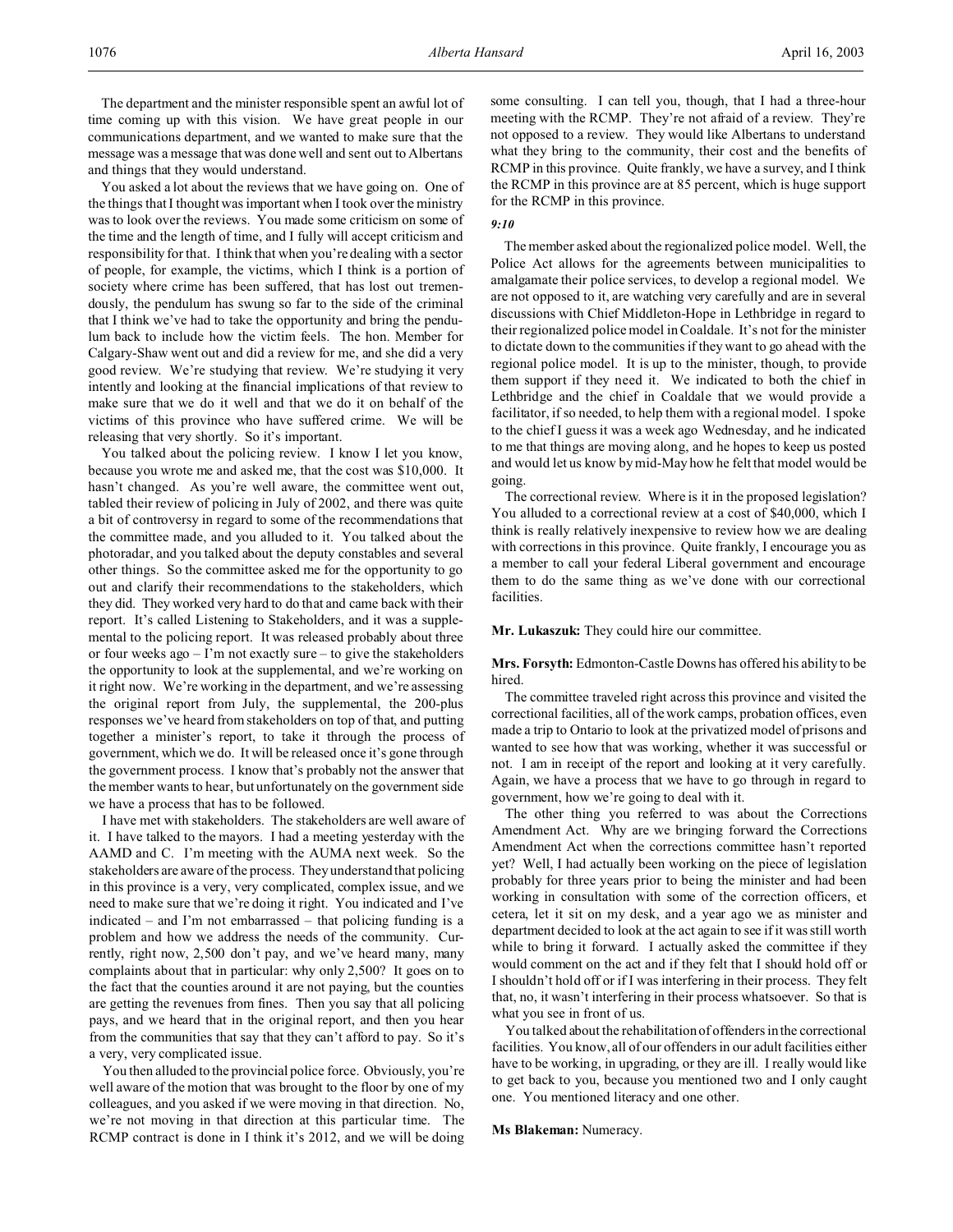**Mrs. Forsyth:** Okay. I'm not sure, and I'm sorry, but we will get back to you on that particular question. I can tell you that we do spend a lot of time with our offenders, and I alluded to that before.

You asked about the special constables, a huge issue obviously. One only has to read in the paper an incident, a very tragic and sad and very misfortunate incident, that happened recently to a special constable in Grande Prairie. We have since written to that special constable. We feel that he was way out of his authority in what he was particularly doing and have suspended him with pay until we review all the things and questions that we've asked him in regard to acting outside his authority. I have no problem telling the hon. member the number of complaints we get about special constables. That doesn't take away from the special constables that are doing goods jobs in this province, because we have over 3,000 special constables and about 140-some with more authorization than the majority of them. Their capacity is bylaw enforcement and a bunch of things.

So we sat down with the new president and the old president of the Alberta Special Constables' Association a few weeks ago and talked to them. They're keen on allowing a whole bunch of new things for their special constables: carrying side arms, carrying Taser guns. I've indicated to them: no, I'm not prepared to do that. I think the first thing that we have to do is start looking at standards, getting their association up and running, somewhere where we can deal with roles and responsibilities. I have assigned one of my staff members who's a former RCMP fellow working very closely with them, and we will try and help them as much as we can on this special constables issue.

You asked me about the chief of police of Edmonton. I'm continually meeting with Chief Wasylyshen quite frankly. I was trying to flip back in my Day-Timer, but probably within the last month I sat down with the chief, and prior to that it was regularly. Chief Wasylyshen knows that I have an open-door policy. He also has my private home number, and he has my cell number if he would like to talk. I am not going to get into a spitting match with the chief, and I am not going to get into a spitting match with the mayor in regard to policing issues. I encourage them to come to my office.

The functions that they are currently doing that they were alluding to in that article – and the chief has not spoken to me personally; just what is involved in that particular article – are all part and parcel of the Police Act and their responsibilities. If they feel that they shouldn't be doing that or they want to withhold their services, well, I guess we have to sit down and frankly talk about it. But as I explained to the hon. member, we provide \$16 million in an unconditional grant, and the city of Edmonton received approximately \$23 to \$25 million in fines, but we must keep in mind that it's very clear in the Police Act that the funding for the police, for the municipality, is done in conjunction with the police commission, the chief of police, and council, and they determine their budgets. If Chief Wasylyshen has a problem with funding, he should be talking to the commissioner and he should be talking to the mayor in regard to funding. The municipal funding, the unconditional grant, comes under Municipal Affairs, but I have and will continue to advocate on behalf of all police in this province and try and get more money.

The last question you asked was again on antiterrorism. We have given the city of Calgary – and I don't have the funding in front of  $me - X$  amount of dollars after the G-8. The number has escaped me. I have indicated in a letter to Chief Beaton on the 17th of January, I believe, that if the city feels that they need more funding for terrorism, then by all means they should present before the task force that the Premier established, and I reiterated it again when I met with Chief Beaton and David Mitchell, who is the commis-

sioner, and have not heard from them since then. So they know, again, that the door is open. I explained to Chief Beaton that if you got X amount of dollars before and you feel you need more, I'd be pleased to have them present in front of the ministerial task force that the Premier set up.

So I think I covered most of the questions. I may have missed a few, but if so, we've got people in the gallery taking notes and said that we would certainly get back to you on those.

#### *9:20*

**The Deputy Chair:** The hon. Member for Edmonton-Centre.

**Ms Blakeman:**Thanks very much, Mr. Chairman. Just a last couple of categories to cover and a few clarifications. According to what the Solicitor General just said, then, services such as serving documents, providing witness management and protection, conducting bail hearings, check stops, and commercial vehicle inspections are all duties that are to be assumed and paid for by the civic police force. Those are not provincial duties. They're not performing that on behalf of the province. Did I hear the minister correctly say that under the legislation they're supposed to be doing it, that it's not the province's duty or obligation to pay for it in any way, shape, or form, that this is under the legislation? So just clarification there.

One other thing. With the offenders I was talking about numeracy and literacy programs. The other one that's obvious is English as a Second Language. Even in 32 days on an average stay there's some work that could be offered there that would be of great benefit for offenders who are trying to rehabilitate and move into a constructive community life.

Now, just a few other areas to cover. Again, this is coming out of a lack of information with no corrections review forthcoming. There had been some discussion a year ago about closing correctional facilities. I'm wondering if we are expecting or if it's reflected in this budget. Is the minister anticipating any correctional facilities closing in the next year or in the following two years, to make the full three-year period this budget is anticipating, and which ones are being anticipated? If they're closing, then is there a consolidation that's expected, and would people be transferred? Where? Could I get some information on that?

I'm just going back over the questions that I asked last year and looking for answers. Just a few of them were questions that I couldn't find an answer for. Around the G-8 summit there was some outstanding money that was owed back to the province. Did we receive the full amount of funding that the province provided services for and was anticipating being reimbursed for? Did we get all of that money from the feds, or is there still money outstanding there?

Also, last year I asked about sharing information and enforcement with the aboriginal casinos, and I didn't get a clear response on that from last year's debate, so I'm reasking the question. This also came up in my debate with the Gaming minister this year where there was a question about enforcement and working around possible whitecollar crime fraud issues around gambling, that the Minister of Gaming referred to the Solicitor General, saying: that kind of enforcement is not my problem; it goes to the Solicitor General. So I'm putting it to the Solicitor General.

The issue of caseload for probation officers. Could the minister please supply me with the numbers that tell us what is the previous year's average caseload and what is this year's average caseload for probation officers? What is anticipated for next year's average caseload for probation officers? I don't see increased funding to support or to lessen that workload. I'm wondering what the minister is anticipating for the future. Is there a sort of breakpoint that the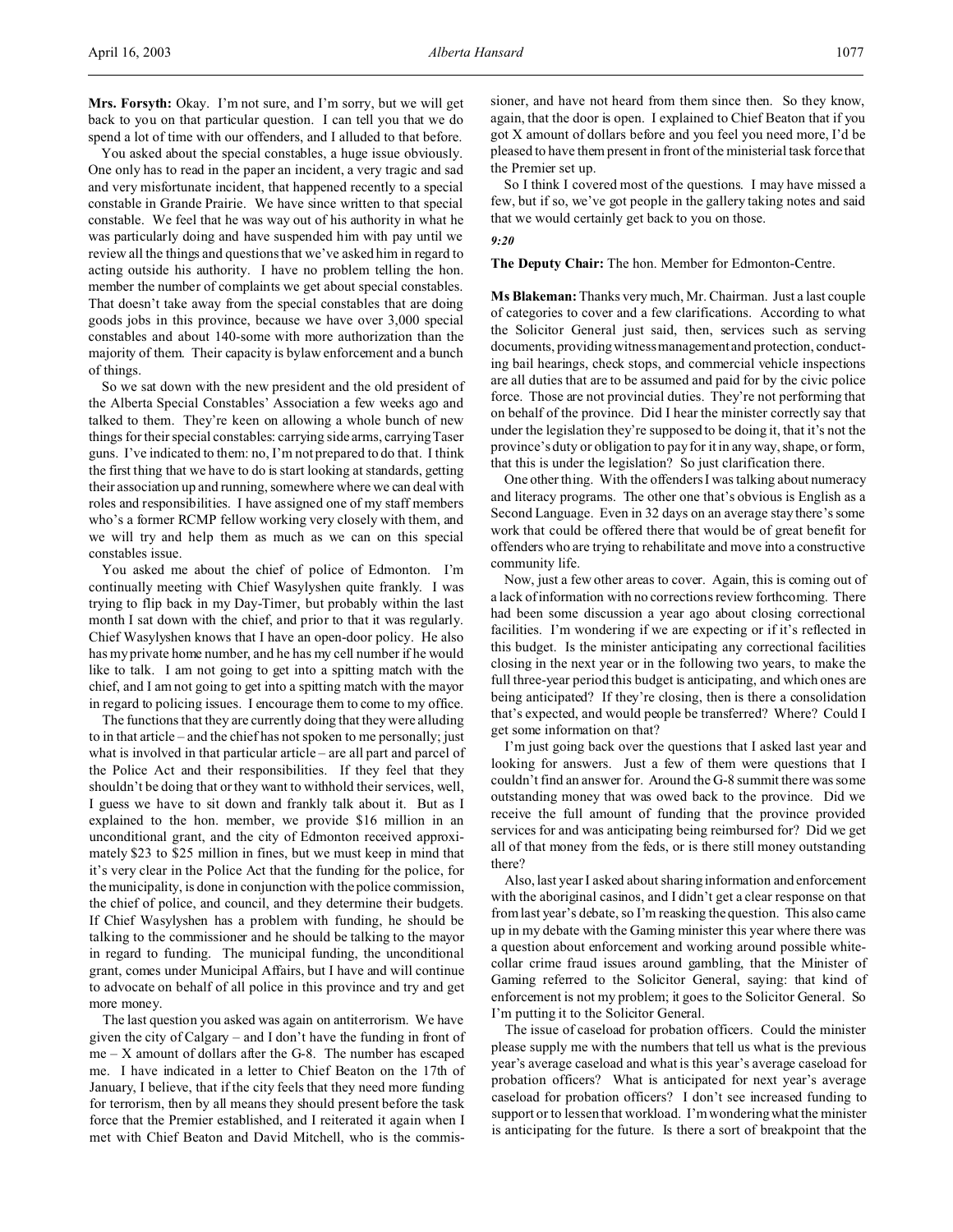minister will start to take action as we approach that? Is it 500 cases per or 700 cases per? What plan does the minister have? Perhaps it's not written down, but surely the staff have anticipated, as the workload continues to increase, that at a certain point it's going to be approaching a crisis. At what point does the plan kick in, and what's the plan?

The minister's office shows an increase of 7 percent. Now, that may not add up to actually very many dollars, but it is 7 percent. What is that 7 percent covering? Is that additional staff, or is it renovations of the minister's office or a lot more photocopying that's being anticipated? What's that 7 percent covering?

Now, I did remember what the native policing issue was. A couple of issues there. It's been pointed out to me that officers are often seconded from the RCMP to work in Justice or in the Solicitor General's area, but they believe that no First Nations police officers were ever seconded to the department. Could the minister check and see if that information can be backed up, and in fact if no First Nations officer has ever been seconded to the department, why? Would there be something that could be put in place in the future?

Secondly, the minister was talking about a Special Constables' Association. At first she talked about it like it existed, and then she talked about helping them set one up. I'm wondering if there is a First Nations police officers' association, and if not, why not? Would the minister consider assisting them to set one up, or is there a reason why they don't belong to the other regular one? That's probably obvious: it will be a geographical restriction there. But if I could get some answers around that. Also, has the minister consulted with any of the First Nations or aboriginal police forces around the discussions for either a provincial police force or a regional police force? Have they been brought into a discussion, or have they been consulted at all on either of those two issues?

The fine revenues. Aren't these fine revenues collected by First Nations police? Are they allowed to keep it, or could they be allowed to keep this fine revenue? That was something that was being discussed as part of that police review and different possibilities of collecting fine revenue: putting it into a special fund, not putting it into a special fund. Where are we at with the fine revenue? What's actually being considered here now? If I can get a specific section answered, then, on the First Nations.

The last of my questions is around the diversion project. The minister and I have spoken about that I think for two years now. Certainly, I'm supportive of it. I know the minister is supportive of it. Can we get an update, please, on what's happening with this project? When I met with the minister last summer, she indicated that this was really a multiministry committee and that it was being chaired by her deputy minister, I think, but there were a number of others that were involved. Most recently I think in the news we've heard a bit of a difference of opinion, shall I say, between the Solicitor General and I think it was the health minister over this very diversion project. We know that there was the pilot project in Calgary. I believe there was also a smaller one that happened in Edmonton. Can we get an update on what's happening with that and whether the minister thinks she can move forward with this project, or whether it needs more buy-in or more time? What's needed in order to expand this program and make it available to more centres and to make it a permanent program?

Those are the questions I have so far, and I will allow others to get on the record with their issues for the Solicitor General. Thank you.

## **The Deputy Chair:** The hon. Member for Edmonton-Strathcona.

**Dr. Pannu:** Thank you, Mr. Chairman. I would like to ask a few questions of the Solicitor General on the departmental estimates today. I'm pleased to have this opportunity to do so. I was looking at the business plan, and I find that under Core Performance Measures the first set of measures deals with victim financial benefits, victim services, and victim service initiatives. I heard the Solicitor General speak about how the pendulum had swung over the last several years away from the protection of victims and services they needed provided to them and that she had made a determination to correct that imbalance and bring the pendulum back to where the situation would be more friendly towards victims.

## *9:30*

Now, when I look at page 353 of the business plan and look at the number of victims' services initiatives, I notice that the minister is planning to increase these initiatives from where they were in the years 2001-2002 from 213 to 220. I wonder if she could shed some light on what these additional initiatives would look like. What are they? On the same page "access to victim service units" is planned to go up by a few percentage points. These are ambitious new targets, and I find nothing wrong with those as such except that I need more information on the nature of the initiatives that'll be added to the existing ones from the year that's just passed.

When I look at the budget line items under expenses, the victims of crime fund will decline by about 7 percent. So I find it difficult to square the circle. That is, on the one hand the Solicitor General is planning and making commitments to increase services and initiatives in favour of the victims of crime, and at the same time the only item under expenses where this money will go down from \$10,813,000 to \$10,045,000 is in the area of the victims of crime fund. So there's a reduction of about \$768,000. I'm sure the Solicitor General will try to address this apparent anomaly between the amount of dollars that she is allocating to that category and her plan to increase the services to the victims in addition to, of course, telling me what these new initiatives will be.

My second question has to do again with listening very carefully when the minister was responding to some questions from the Member for Edmonton-Centre with respect to some ongoing exchanges that have been going on between the minister on the one hand and Edmonton police services, both the chief of police and the police association. In addition, I understand that the police association may not have been in direct exchange with the minister, but certainly the chief has been. I notice that at least according to the recent *Edmonton Sun* story of April 10, which is just a few days ago, the mayor seems to be sharing the serious concerns of the chief of police of Edmonton when the chief says that his police service is and has been providing unfunded provincial services that are not really within the funded mandate of the Edmonton city police. He puts about a \$13 million price on the services that the province receives and seems to continue to expect to receive from the Edmonton Police Service.

So I want a quite specific and clear answer from the minister as to what she thinks of the claims, which are outlined in detail on the piece of paper that I have here by the Edmonton Police Service. The amount is \$13,020,000, and they've outlined in quite a bit of detail, item by item, why they think that the province owes the Edmonton Police Service at least \$13 million for the services that the province is receiving directly and which are over and above the work that the Edmonton Police Service does under the authority of the Police Commission for the city of Edmonton. So if the minister would address that question.

My one other question. I heard the Solicitor General commenting on the radio perhaps a few days ago on her support for the Edmonton city police's consideration of installing some cameras on Whyte Avenue. The Solicitor General said quite categorically as I heard her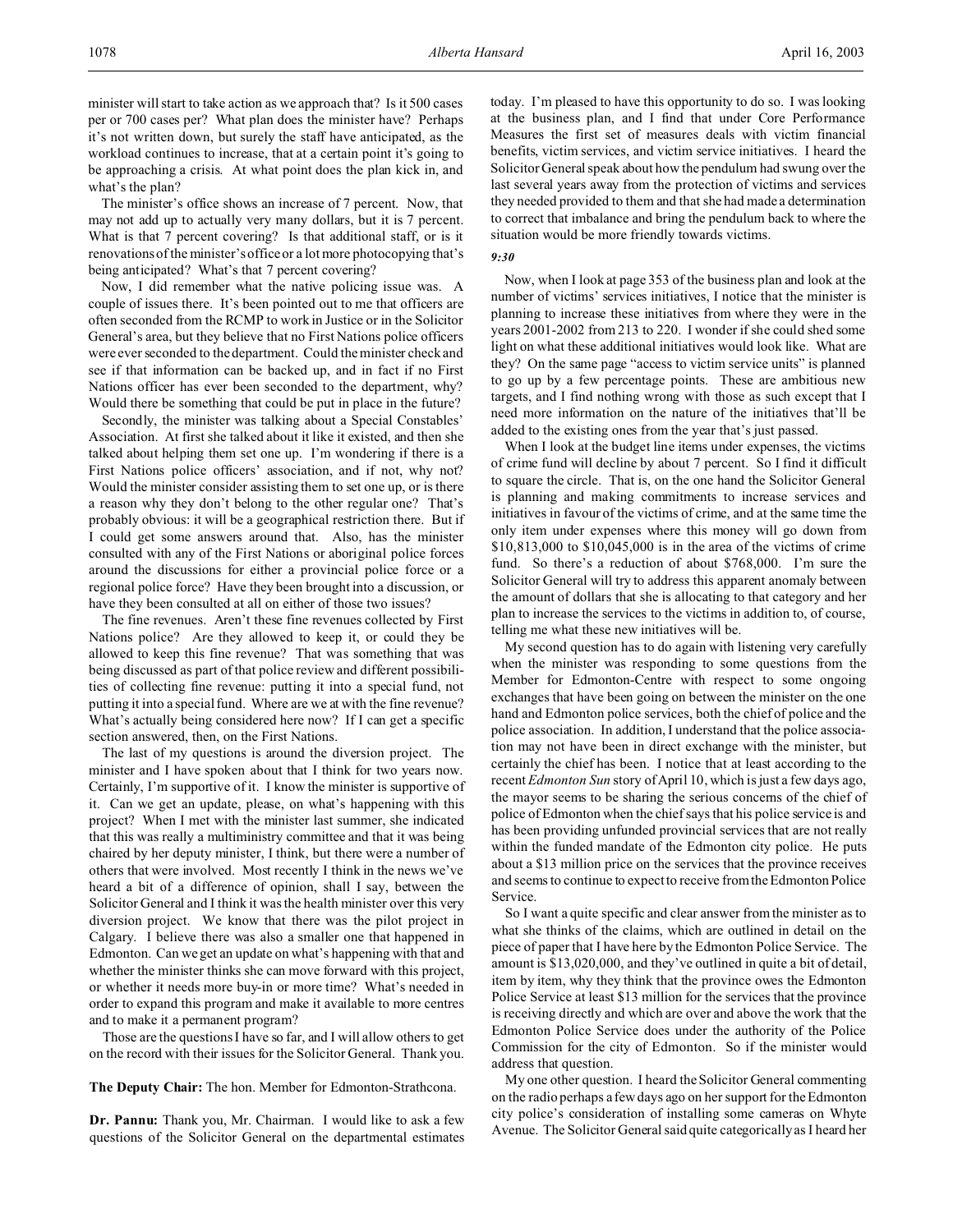on the radio that privacy concerns as expressed by some people may be there, but security comes first. Public safety comes first. Okay. Now, I happen to represent that area of the city. With the exception of one major breakdown in public order two years ago on Canada Day I think the issue of public safety is not that critical. If it is there, it's related to there being too many bars and some people getting too drunk after midnight. The communities around Whyte Avenue have not been asking for surveillance cameras but for a reduction of the number of places where people go and drink, and they think that would be the appropriate answer rather than breaching the privacy of tens of thousands of Albertans, including Edmontonians and people who live in and around Edmonton-Strathcona, who want to

spend time on that avenue. I think their privacy is an issue, and to simply say that public safety comes first I think fails to address the question of where the threats to public safety come from. They don't come from people just being on Whyte Avenue. The sources of those potential threats may reside not in lack of surveillance but in the overabundance of bars and the licences that are issued, and part of the responsibility for that happening must be accepted by the Alberta liquor board, which is the responsibility of the government and not of either the business owners or the city police or the city of Edmonton. So that's my third question. Would the Solicitor General clarify as to why she thinks that privacy considerations must give way to public safety considerations? Why does she think that public safety will be better served by installing surveillance cameras rather than by taking serious action to reduce the incidence of heavy drinking which results from the excess capacity and the excess existence of watering holes around the area?

## *9:40*

So these are three questions that I would raise at the moment. To conclude, I just want to make a general statement about the complaints that I hear from city of Edmonton representatives, including council members, about the withdrawal in the mid-90s, I guess, of grants that the city used to receive for policing. Those grants in today's dollars are estimated to come close to \$30 million. The province at that time removed those grants in order to respond to the pressing concern with deficit reduction and debt repayment. Those concerns now, according to the Minister of Finance, are not pressing. Why is it that cities like Edmonton are still waiting to hear from this government, including this minister, that those grants will now be restored?

I'll stop there so you can answer those questions for me. I'd really appreciate it, Minister.

### **The Deputy Chair:** The hon. minister.

**Mrs. Forsyth:** Thank you, Mr. Chair. I'm going to go third to first if I may. I find of interest the video camera comments that the hon. member has alluded to. Yes, I was on CBC, and yes – I mean, you heard me. I was very, very clear. I think public safety is paramount. You referred to the fact that, well, we only had one major incident. You know, I don't know if this is a fair analogy or not, but sometimes major incidents make you wake up and realize some of the things you have to do. I don't think, hon. member, that anybody ever, ever in a million years would have forecast the incident that happened on September 11 and what we face with the terrorists' act and what has happened since that terrorist attack of September 11 in North America as far as preparing for security and what's going on.

You know, I've talked to some young people about video cameras. In fact, I've talked to some young people – and we face a similar situation in Calgary. I forget what it is; it used to be Electric Avenue, and now I think it's 1st Street where they've decided to do their drinking. The kids that are on those streets or the people that are visiting those bars that are purely innocent – they're going there to drink, and they're going there to have a good time – don't have a problem with the cameras. But I have to tell you that I was on a ride-along program last May for crime prevention, and every third call that we were getting on that police scanner was for fights, was for brawls, stuff coming from the bars, and it tied up the police incredibly. Of course, you get a bunch of drunk kids or drunk adults – I don't want to just pinpoint this on kids, obviously, but you get drunk, inebriated adults and trouble breaks out.

So, I mean, I honestly – and I can tell you this quite frankly – think that the number one priority that is paramount is the safety of Edmontonians, Calgarians, Albertans. You know, I don't think we're invading anybody's privacy. Why would you invade anybody's privacy if they're just quietly walking down the street and they're not doing anything? We have video cameras around this Legislature for the protection of the people that work in this Legislature and for people like yourself to make sure that you're safe and secure. You may or may not agree with that particular incident, but as the Solicitor General it clearly says in my mission statement: safety and security of Albertans and a safe place for people to raise their families.

Hon. member, you have to appreciate the fact that we are in a new time, and as much as we don't want to or we don't like it, we have problems in the cities with gangs – and I know you're well aware of that – and we have difficult crime situations that our police have to deal with on a daily basis. I honestly thank God every day for the police in this province, the cops that take care of us every day, our CAPS officers that do a good job, my correction officers, and my probation officers for the stuff that they have to put up with on a daily basis and how well they deal with it in protecting the people of this province.

You talked about the chief and the mayor again, and I answered that question to the Member for Edmonton-Centre. I'm not going to get in a spitting match with the mayor, and I'm not going to get in a spitting match with the chief of police. But let me tell you, it clearly spells out under the Police Act that in consultation with the chief of police and the commissioner and council they decide on the budget and the priorities and how that budget is aligned, and if they say this million of dollars goes to the police, that's exactly what goes to them.

When I hear you allude to the fact that the police threaten that they're not going to provide their duties within the courts, let's work on a bit of a scenario here. A police officer is in a high-speed chase. You can say a B and E, you can say whatever you want. He catches the guy, he cuffs the guy, and he takes him and he charges him. If the police in this province for a minute think that they are going to stop that particular duty at that particular time, then you can say byebye to the offender because those police have to be used and they are needed at court when they go before a judge. That is part and parcel of their particular duty.

You referred to the victims. First of all, there are several things, you know, in regard to the pendulum. I think we have to really, really talk about the victims in this province. As the result of amendments to the Criminal Code of Canada in December '99 the victims of a crime are given an opportunity to read their victim impact statements aloud in court for consideration prior to sentencing so that the judge could hear it. As well, the judges are now all obliged to inquire whether the victim has been advised about the opportunity for a victim statement, so I think that's one of the positive things that we're moving forward.

I mentioned earlier, when I was speaking to the Member for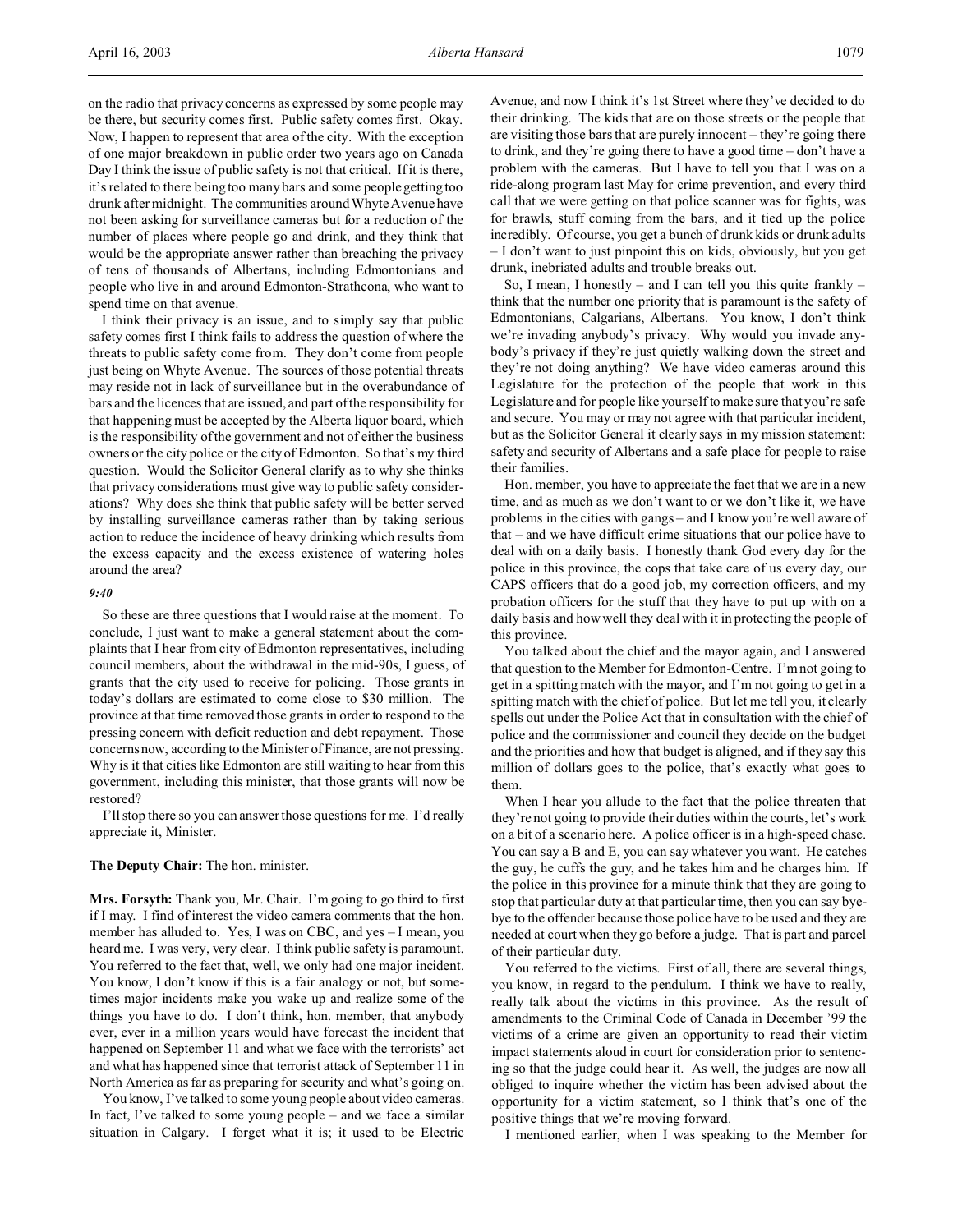Edmonton-Centre, about the victims' review, apologized for the length of time that it's taken for this victims' review to get to this point, where it still hasn't been released, and I'll take full criticism for that. I think that what we have to do on this particular thing is make sure that we're doing it right, make sure that we can follow through with some of the recommendations. We also have to consider the financial implications that are involved in that particular victims' review. There's no sense getting anybody's hopes up, especially when it's the victims', if I cannot provide them the funding under that review.

**Dr. Pannu:** Funding is reduced. That's what my question was, why funding is down.

**Mrs. Forsyth:** You're not supposed to be talking now. It's my turn. You're supposed to be sitting listening. But I'll sit down and let you ask again.

**The Deputy Chair:** The hon. Member for Edmonton-Gold Bar.

**Mr. MacDonald:** Thank you very much, Mr. Chairman. I've listened with interest for quite some time to the exchange between the hon. minister and various members of this Assembly. I look at the Alberta Solicitor General annual report and I look at the Minister of Justice, and certainly the first thing that comes to my mind is that perhaps all this is unnecessary. We look at the expansion of the cabinet after the last election, and maybe we would be better off speaking to the hon. Minister of Justice. We could do all this under one department and save a few dollars in the process, save a few administrative dollars. They could be better spent fighting crime, educating the public about crime and the effects of criminal activity. I just think that the former member of this Assembly, I believe from Ponoka, a member of the Progressive Conservative Party, was absolutely right when that individual talked in an open letter to the province about the expansion of the cabinet from 16 to 24 hon. members of this Assembly and how that money could be better spent, and this is a case of it.

### *9:50*

Now, I'm looking at page 344 of the budget document, the government and lottery fund estimates, and I see victims programs and the expense item estimates for this year of \$2.3 million. Previously there was \$1.8 million spent. If one is to look back and go back on this, the actual expense, true enough, is \$1.8 million, but the actual budget that was allocated for that was – and we'd have to go back to an annual report from a previous year to confirm this. We would see that there was a budget of \$3.5 million, and this is for victims programs again. This year we are going to budget, as I said, \$2.3 million. What programs is this money being spent on? Why do we have the actual expense in the previous fiscal year of roughly half of what the actual budget was, and is that going to reoccur in this budget when we're talking about victims programs here?

Also, in financial benefits the actual expense is indicated at – and this is on the line above, again for the hon. minister, on page 344 – \$10.6 million in the fiscal year 2001-02. In this year's estimates it's \$7 million. But financial benefits – and this is in the victims of crime fund – was overexpended by \$3 million, yet we're going to spend in this year \$3 million less. Now, how is all this going to work out? If the minister could explain these discrepancies, I would be very grateful. Certainly as I understand it, the victims of crime fund in these documents has an administrative staff of nine, which doesn't seem out of the ordinary when you have a total full-time equivalent employment in the ministry of over 2,000 souls. What exactly is going on to cause these discrepancies in the victims of crime fund? If the minister could explain all that to me, I would be grateful.

With the victims of crime fund itself, on page 341, I believe it was overexpended – and I'm just calculating this – by 10 percent. If the minister could explain to me why, I would be grateful for that explanation too.

Now, getting further on here, Mr. Chairman, to the crime statistics. Whether it was in the Department of Justice or in the department as we know it now – you know that we reinvented the Alberta Solicitor General, that department. Interesting. People would not believe this. The crime rates are actually decreasing if you look from 1991 onwards and particularly per thousand population. That's a noble effort, and that's a good goal. Regardless of whether I feel it should be in Justice or independent, it's a good goal to strive to reduce our crime rate when you compare us with the rest of Canada.

I notice in the performance measures that we just talk about the western Canadian provinces, and I don't know why that would be. Is there sort of an equal amount of population that resides in urban areas, that resides in rural areas, in small towns? I don't know why in the annual report from last year we're talking about Canada, yet here I see that we're comparing ourselves to the four western provinces. When we look at the public perception of safety in the home, in the last five years there has been significant progress made, and those responsible – well, if I had a hat, I would tip it. Public perception of safety in the neighbourhood: certainly there has been significant work done there. Also, with the victimization rate there has been a slight improvement. We look at the crime rate, violent crime and property crime, and to have the lowest violent and property crime rates of the four western provinces is the target.

Now, when we compare ourselves to the rest of Canada, we seem to be going down parallel with the country in total, and that is progress. Certainly there is more progress to be made. There are certain people who almost make the publicizing of crime a cottage industry. They put a lot of fear into individuals. We live in a big city. We live in a city where there is violent crime, unfortunately, occurring on a daily basis, and these crimes are being committed against innocent victims in all age groups, all genders; it doesn't matter. When you talk to some of the victims of those crimes, they would not believe that crime rates in this province and in this country are dropping, but the statistics are here.

I would like the hon. minister's view of this. Are we changing how we're reporting crime? Do we have less police? Are they overworked? Well, we all know they're overworked. The population of Edmonton has grown in the last 10 years. The number of police officers to police it certainly has not grown at the same rate. It's starting to grow a bit now.

### *10:00*

**The Deputy Chair:** I hesitate to interrupt the hon. Member for Edmonton-Gold Bar, but pursuant to Standing Order 58(4), which provides for not less than two hours of consideration for a department's proposed estimates unless there are no members who wish to speak prior to the conclusion of the two hours, I must now put the question on the proposed estimates for the Department of Solicitor General for the fiscal year ending March 31, 2004.

Agreed to: Operating Expense and Equipment/Inventory Purchases \$267,357,000

**The Deputy Chair:** Shall the vote be reported? Are you agreed?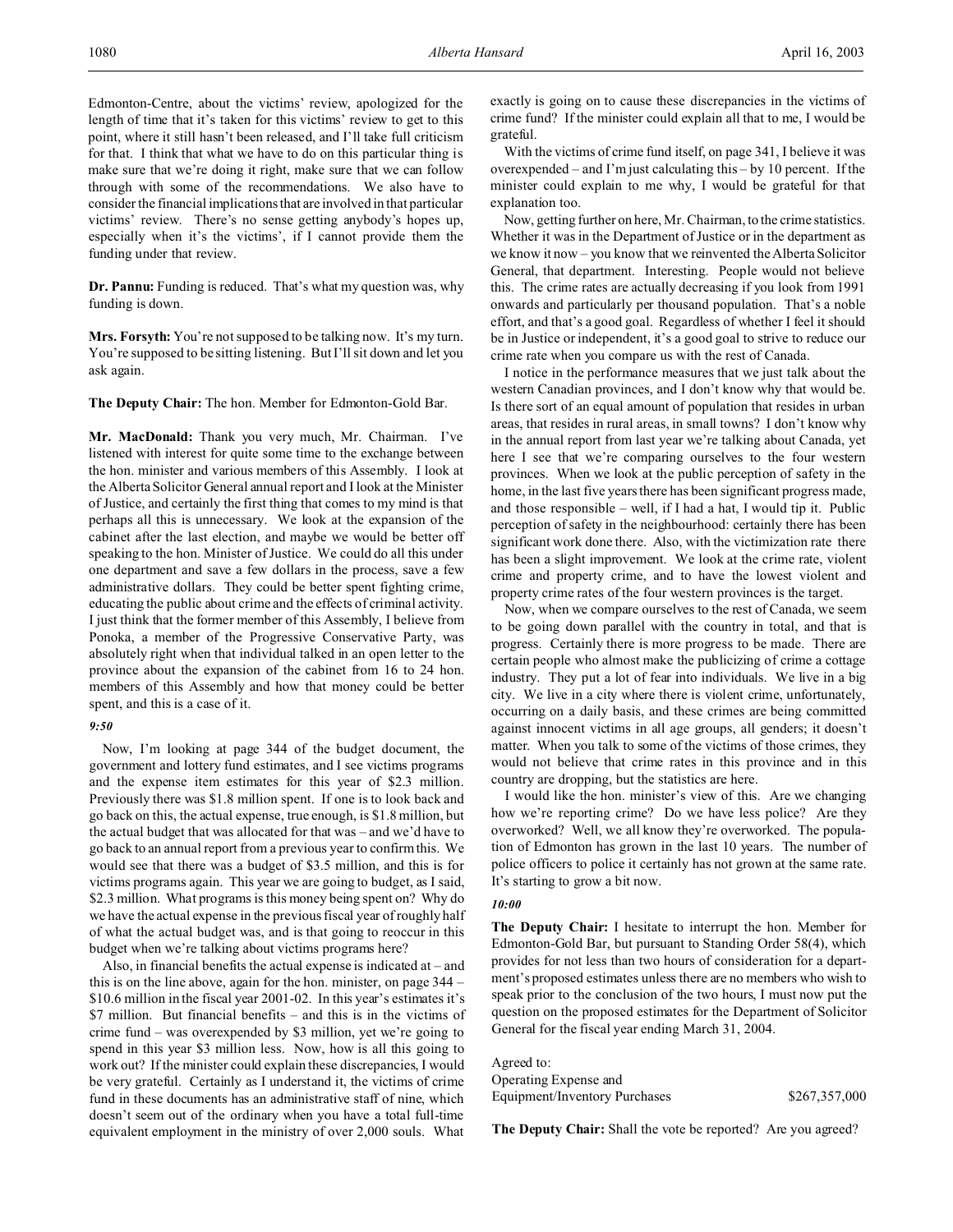**Some Hon. Members:** Agreed.

**The Deputy Chair:** Opposed?

**Some Hon. Members:** No.

**The Deputy Chair:** Carried. The hon. Government House Leader.

**Mr. Hancock:** Thank you, Mr. Chairman. I'd move that the Committee of Supply rise and report and beg leave to sit again.

[Motion carried]

[Mr. Shariff in the chair]

**The Acting Speaker:** The hon. Member for Olds-Didsbury-Three Hills.

**Mr. Marz:** Thank you, Mr. Speaker. The Committee of Supply has had under consideration certain resolutions, reports as follows, and requests leave to sit again.

Resolved that a sum not exceeding the following be granted to Her Majesty for the fiscal year ending march 31, 2004, for the following department.

Solicitor General: operating expense and equipment/inventory purchases, \$267,357,000.

**The Acting Speaker:** Does the Assembly concur with the report?

**Some Hon. Members:** Agreed.

**The Acting Speaker:** Opposed?

**Some Hon. Members:** No.

**The Acting Speaker:** So ordered.

head: **Government Bills and Orders** head: Second Reading

# **Bill 25 Class Proceedings Act**

[Adjourned debate March 12: Mr. Rathgeber]

**The Acting Speaker:** The hon. Member for Edmonton-Centre.

**Ms Blakeman:** Thanks very much, Mr. Speaker. I'm pleased to take this opportunity to respond as critic to Bill 25, the Class Proceedings Act. I think this is an act that has been long sought in Alberta. Class action legislation allows two or more people with an identifiable similar case to sue over a common issue to go forward to the courts as one, and this allows for a consolidated process instead of having several individual cases or in some cases hundreds of individual cases come forward on the same issue. Examples that could have been used in Alberta would be around things like the sterilization issue, pine shakes, and we've already seen issues like the breast implants. Albertans had to go to other provinces to be involved in class action suits. The other one would be WCB widows. They went to B.C. to get involved in the B.C. class action. So I think a number of people applaud this proposal to bring the legislation forward.

I'd like to recognize my colleague, the former Member for

Calgary-Buffalo, who raised this issue I don't know how many times, dozens, hundreds, during his tenure here in the Legislative Assembly, and I have certainly been asking the government to bring it up since I've been the critic for this area. I would really like to support this legislation seeing as I was so keen on having seen it brought forward.

My one hesitation with it is the decision to put into the bill the clause around costs, and that is that costs are awarded under the rules of court, so strictly speaking, costs could be recovered only in a meritorious outcome. That can be seen as frightening off some groups who are not educated legal participants or not used to working inside the legal system. I had real concerns about this. This was enough to make me say: ah, darn, the process got tainted here and I can't support the legislation anymore. But I've spent some time consulting with a number of different lawyers that are coming from different backgrounds, and while they all say that it's wise to note it and to express a concern about it and that we need to be alive to people not being turned away from or discouraged from launching class action suits, the advice I'm getting from the lawyers is it is not enough to not support the legislation. In fact, a number of lawyers had said that they felt it just wasn't an issue, that in fact the courts can decide how the costs are awarded themselves. So even if a class action suit didn't win, the courts could still say: well, you didn't win because of a rule of law, but certainly, you know, your case had merit, and therefore we're going to split the costs. They can make a number of other decisions, and that's entirely up to the judge. So it wouldn't necessarily mean that the costs would all come back on the members who brought forward the class action suit.

It's particularly scary because out of all the individuals who gather together to form that class, one person's name usually appears at the head of this and is listed as the plaintiff. So it's kind of scary for that individual person to contemplate being held responsible for the costs of the entire trial. That's enough to scare a number of people. I think that we need to be encouraging people to use the legislation the way it was intended, not to be scared off by the costs prohibition, and to trust that the courts will deal with this in a fair and equitable manner.

There have certainly been some lawyers that did come forward to me and to the media saying that without a fund to assist the costs of class action, it would preclude people coming forward. They certainly argued vehemently and vigorously, but according to the Uniform Law Conference of Canada:

Normal costs rules pose barriers to bringing a class action. Although the whole class may benefit from the action, the representative plaintiff shoulders the burden of paying lawyers' fees and disbursements and will receive only a portion of the total costs back if he or she is successful. The representative plaintiff is also liable for any costs ordered by the court if the action is unsuccessful.

So it does sound like a hard line, and it can be enough to scare people off, but I have been reassured enough that people need to stand by their action and believe in it and, of course, not bring forward frivolous actions, which I don't think many people do in the court system. We're happily in Canada still not a litigious society. We don't go forward to court unless we really believe there's a genuine case there, and we certainly don't have a culture that encourages people to go to court at the drop of a hat, and that I think is a good thing.

I do note that in B.C., who has a no-cost scheme, they're actually looking at moving away from that and looking more at what Alberta is proposing here.

## *10:10*

Boy, I hope I'm not wrong on this, but I've been reassured enough by a number of people I respect in the legal community that this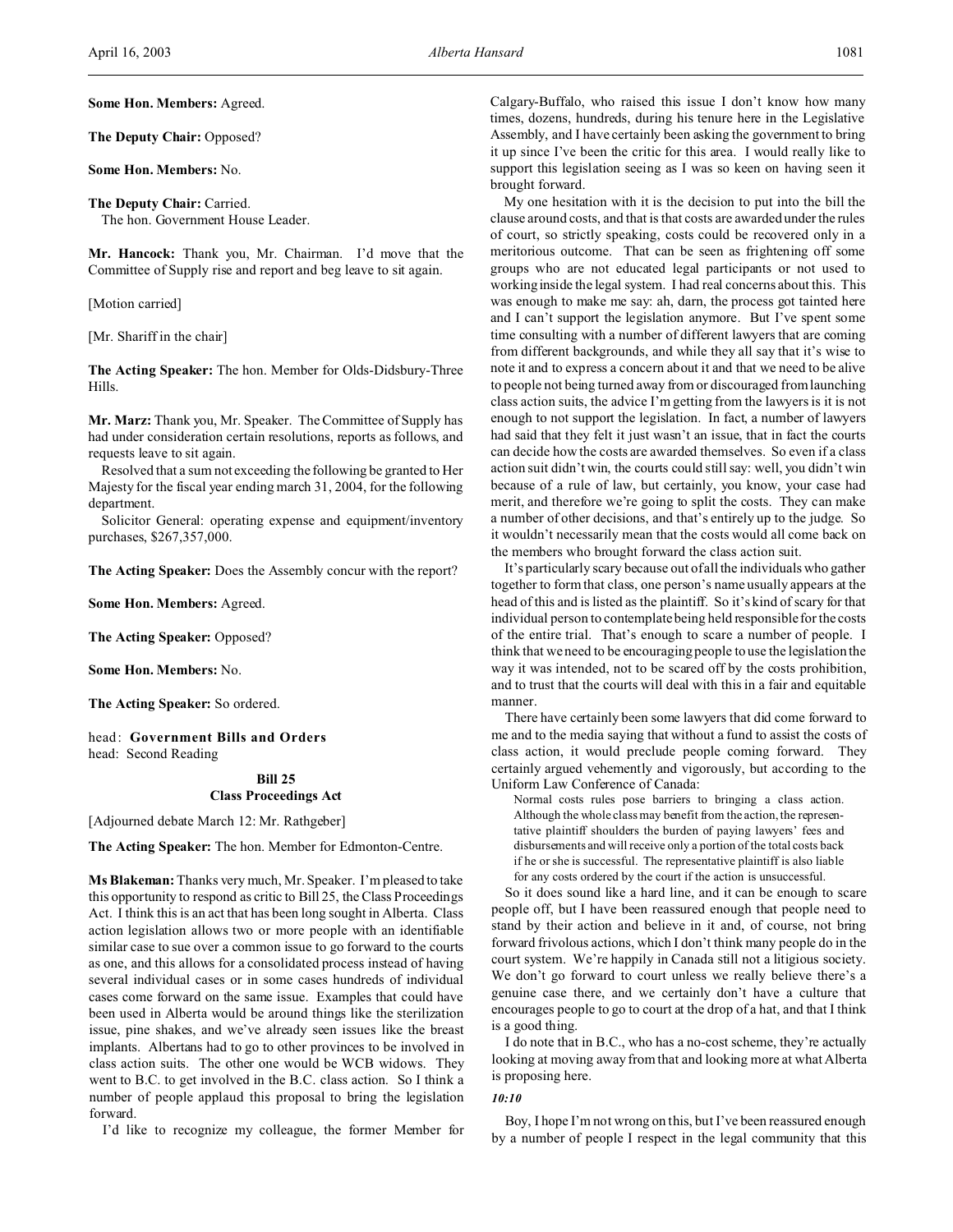The bill goes through a number of other sections that are needed. It talks about the class of plaintiffs, that they're all bound by the outcome. There can be subclasses. If there are certain people that share even closer issues than some of the others, then they can form themselves into a subclass. So they share a common cause, but there are some elements that are different from the other group. People that fall under a class can opt out of the process if they choose to do so, and that prevents people from being trapped that don't want to be covered by a class action. It does allow the class to solicit funds from organizations and people who are not part of the class action.

So without going into a sectional analysis, I'm satisfied enough by the long lobby to get this legislation in place and by putting the concerns on record around the costs section. I'm looking forward to hearing the sponsor of the bill or perhaps the Minister of Justice give justification for why that choice was made in Alberta. Was it because they'd looked at B.C. and felt that it wasn't successful there, or is this just following through on the government's philosophy of a user-pay system? Obviously, they considered it, and they deliberately included it in this legislation. So my question back to the proposer of the legislation and to the Minister of Justice is: why? Tell us what your reasoning is for having included that particular section which puts the costs back onto the plaintiffs. I think we'd all like to hear that. I'd be very interested as to whether or not the government has a reassurance that they'd like to offer to people. It would be particularly interesting if they were silent on that issue.

It's always interesting how much talk there is from the government side about opposition dragging out bills, but I don't believe in doing that if we're willing to support legislation, so I don't even need to take up my entire amount of allotted time tonight. I've said what I need to do, and I appreciate the opportunity to speak to the bill. I'm willing to go on record as being in favour in principle of Bill 25, the Class Proceedings Act, with the reservations that I've noted.

Thank you, Mr. Speaker.

**The Acting Speaker:** The hon. Member for Edmonton-Strathcona.

**Dr. Pannu:** Thank you, Mr. Speaker. I'd like to speak on Bill 25, Class Proceedings Act, in its second reading. Looking at the title of the bill, I like most others who look at just the title would be tempted to speak in favour of and to support this bill because it would fill a big hole that's been present in the justice system for a long time. Many other provinces, six of them in fact, have already enacted legislation which would permit citizens to collectively launch class proceedings against a company or a government or another party. So if the bill were straightforward and an attempt to catch up with the other six provinces which had already learned from each other's experience and developed legislation, I think I would be supporting it.

I was looking at the news release from the government of Alberta that was released in March of this year. The intention as stated there is that this bill "will help ensure that class action lawsuits in Alberta proceed in a fair and efficient manner." Now, the efficiency side of it perhaps is something that we can say that this claim has some substance to because the certification process that sets out criteria to define the type of case that may be pursued as a class proceeding would be a help, I think, for potential plaintiffs to determine whether or not they should proceed with such an action in the first place. So

the outlining of criteria is useful. I think that will be helpful and will I suppose contribute to increasing the efficiency in the dispensation of justice.

The issue of fairness is the one where I think this bill is most seriously flawed. Again, the news release from the government claims that the bill is "based on the Uniform Law Conference of Canada's model class proceedings act" and further says that therefore "it will ensure that Alberta courts are operating under similar guidelines currently operating in other provinces." Well, I am afraid that this claim that it follows the model that's in place in other provinces I think is questionable, to put it mildly. In the other provinces to my knowledge the representative plaintiff isn't left legally holding the bag in case the plaintiffs lose the case.

Ordinary citizens don't have the time and don't engage as a matter of course in playing legal games and launching class lawsuits in the hope of seeking awards which may be \$2,000, \$5,000, maybe \$10,000. They undertake legal action because they feel that they have been seriously wronged. The typical defenders in class action cases are powerful parties, usually, who are not willing to sit down and negotiate a settlement, so they have to be taken to court. They happen to be either governments, who don't have to and don't normally worry too much about how much it is going to cost for them to take a matter all the way to the Supreme Court of Canada if necessary as we all know, or big corporations, who have the capacity to outspend ordinary citizens as plaintiffs.

So this bill doesn't make the processes and the system of justice fair in a way that would ensure that in case ordinary citizens lose a case, they won't face bankruptcy; they won't face financial ruin. All the costs associated with the suit in such a case would have to be then borne by the representative plaintiff.

## *10:20*

So I guess the concern that I have is this. If the province of Quebec can protect a representative plaintiff from this financial jeopardy in the case that the plaintiffs lose the case, if British Columbia, Manitoba, Saskatchewan, and I think even Ontario don't have this particular provision in their legislation, which imposes such heavy costs on a representative plaintiff, why is it that in this province there is no evidence in this act that we have learned from the experience of other provinces? Why this excessive caution, if it is a caution, by the Minister of Justice and Attorney General, who I guess is the sponsor of this bill? It just doesn't make sense.

The Alberta Law Reform Institute makes clear recommendations that for this bill to work, for Albertans to feel secure when they consider and in fact undertake to launch a class action suit, they have to be assured by provincial law that they will not face financial ruin in case the court determines that they have no case except in cases where there is clear evidence that can be provided that the suit was either an act of sort of frivolous conduct or that unnecessary applications were made deliberately to delay the proceedings or other such exceptional circumstances. So the Alberta Law Reform Institute must be disappointed, must feel that the work that they have done over the years has come to naught.

This bill will not make matters more fair. If anything, it will act as a deterrent for aggrieved Albertans who think that they have justification for getting together to launch a class action suit but won't do so because of the financial costs that are potentially built into this act that will be imposed on them in case they lose the case. The concern that to enact in Alberta legislation that is similar to the other six provinces would engender a society where we encourage more lawsuits I think is simply not a persuasive argument to make in defence of this very serious flaw that this bill suffers from.

I have known some people in the Alberta Law Reform Institute,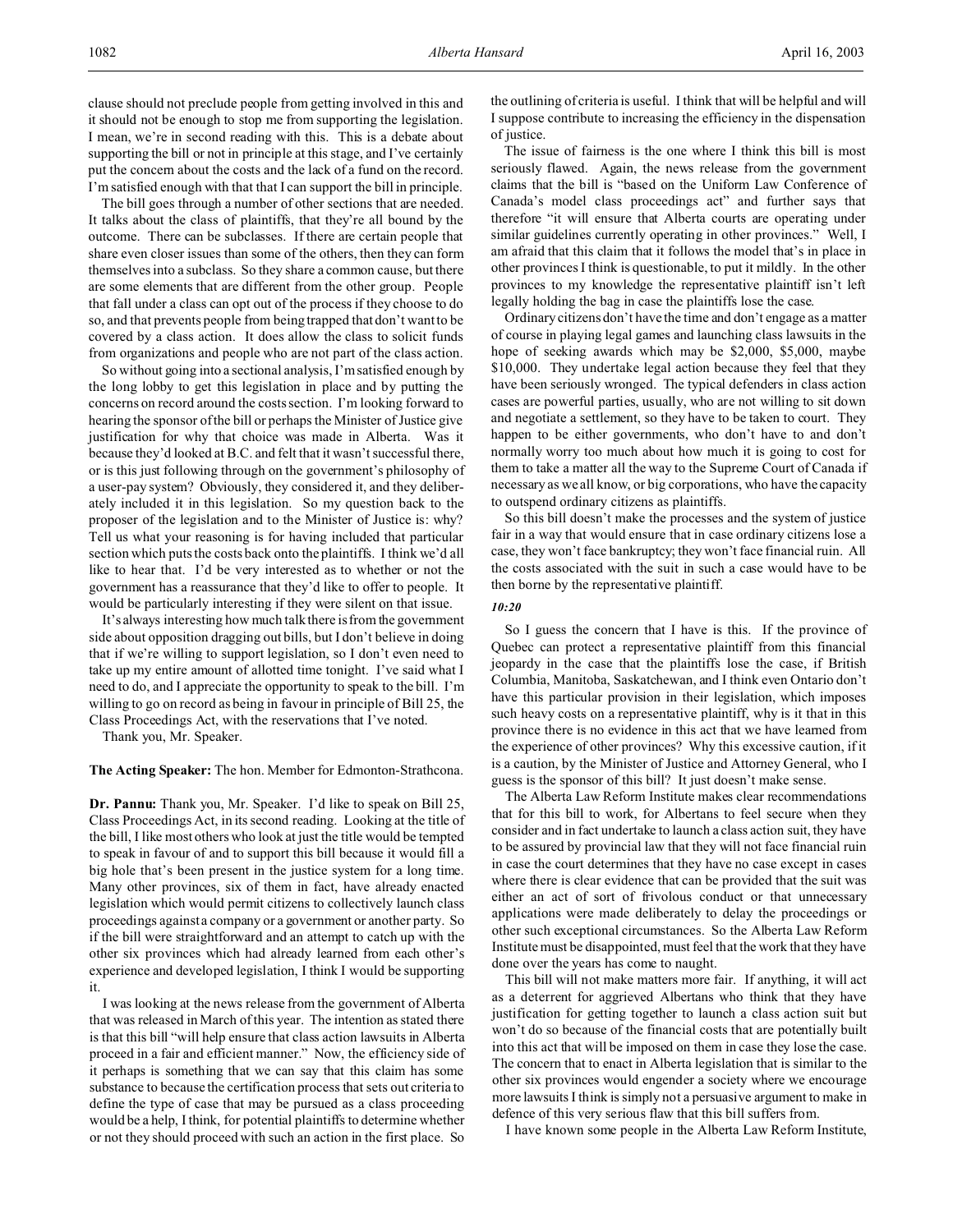and they are very, very serious scholars of law and practitioners of law. When they say that they're disappointed, they feel let down by these provisions of this proposed bill, and that the purpose of the reforms that they were seeking will be defeated if this bill proceeds and becomes a law I think is a warning that needs to be taken seriously, that needs to be heeded. So I would hope that the hon. Minister of Justice and Attorney General of the province would reconsider the flaws in the bill and, if necessary, not proceed with it. Having heard from Albertans, having heard from representatives of the legal community, having heard from Alberta Law Reform Institute spokespersons, and having heard from the members of this Legislature with respect to the serious concerns that they have with this bill, I would hope he would take it back to the drawing board and bring back a more improved bill.

I think there's no need to rush this bill through the legislation this session. If we have waited this long that we are the seventh province to make a move in this direction, I think a few months' delay, if the delay is to be used to improve this bill in bringing it back to the House in the fall, would be a worthwhile delay, and Albertans won't be disappointed if the Minister of Justice does in fact take that kind of action. So I would strongly urge him to consider this suggestion that I'm making, and I hope that he will respond positively to it.

With this, Mr. Speaker, I conclude my second reading comments on the bill. Thank you.

**The Acting Speaker:** The hon. Member for Edmonton-Gold Bar.

**Mr. MacDonald:** Yes. I'm wondering if the hon. Member for Edmonton-Strathcona would entertain a question in regards to his remarks on Bill 25.

## **The Acting Speaker:** Okay.

**Mr. MacDonald:** Thank you very much, Mr. Speaker. Now, the hon. Member for Edmonton-Strathcona felt very similarly to what the Alberta Law Reform Institute feels in regard to having a no-cost process: because it would operate more fairly. You described this bill, hon. member, as having "heavy costs." Do you think this bill will deny access to the natural flow of justice for Albertans, and how do you feel this would work in regards to protecting and enhancing our public health care system?

**The Acting Speaker:** The hon. Member for Edmonton-Strathcona.

**Dr. Pannu:** Thank you, Mr. Speaker. I think that it's an important question, a significant question. I just want to draw the attention of the hon. Member for Edmonton-Gold Bar and my colleagues in the House to the recommendation that the Alberta Law Reform Institute made with respect to the design of such a bill. The institute was of the view that such a bill must be designed so it makes the process a no-cost process. Quebec and some other provinces have a fund which they use to take care of the costs the plaintiffs may have to bear in case they lose the case so that the money doesn't come from their own pockets. But if they have followed the advice and the norms and procedures set out in legislation in their determination of whether or not they need to proceed and if they have followed those procedures seriously, then the costs are to be deferred in some other way. I think that's a good way of dealing with it.

Now, it's clear that this government or any government could be subjected to a class lawsuit if it fails to provide health care services, for example. The patients could as a class take action against the government. I wonder if the government feels so sensitive about such possibilities that it wants to prevent such patients who may feel that they have received injuries while they're under treatment in the public health care system from proceeding that this deterrence is built into the act. If that's the case, then I think that's not the way to go. That's the wrong thing to do. That's why this bill, I think, needs to be changed, and I urge again the minister to think about the suggestion seriously.

#### *10:30*

**The Acting Speaker:** Hon. Member for Edmonton-Mill Woods, are you rising to question?

**Dr. Massey:** No. To speak on the bill.

**The Acting Speaker:** Does any other member have a question? The hon. Member for Edmonton-Mill Woods.

**Dr. Massey:** Thanks, Mr. Speaker. Just a few comments about Bill 25 and the class action lawsuits that it will bring to the province. I think that when we're in second reading, we're considering the principles of the bill. There are three principles in this bill that I think are very important, two of them very positive and the third controversial, as already has been mentioned.

I think that one of the principles that the bill is built on is that it increases access to justice for citizens in the province, and I think that's a principle that we can all support, Mr. Speaker. Any bill that widens the powers of citizens to take action on their own or on behalf of others I think is one that deserves close scrutiny and in most cases should deserve our support. So the principle of increasing justice for citizens that this bill embodies is an important principle that I really support.

I think that another important principle the bill is built on is that it does allow citizens who may not have the individual resources to take action. It allows those citizens to join with others to sue a defendant, and often those defendants have enormous legal resources. If you think of some of the class action suits south of the border that have become quite famous – the class action suits against tobacco companies, the class action suits against manufacturers of breast implants – there have been some very high-profile class action suits south of the border. I think that this is an important principle in that it allows people to come together who may not individually have the resources but who collectively then can take on some giants who would escape prosecution just by the mere fact that they have such huge resources to draw upon. In many cases the complainant would be someone with limited resources and wouldn't be able to take action. So a second sound principle that the bill is built on, Mr. Speaker.

The third principle that the bill embodies, that citizens should be personally liable for costs of actions that they initiate, is one that I think is going to cause the most controversy. We've heard arguments on both sides of that principle, from those who say that this is going to be a deterrent and that people won't undertake class action suits because of the potential liability that it opens them to, while others say that that really isn't a problem, that the courts are able to award costs. If citizens really do believe that they have been wronged, then they should have the courage of their convictions and be willing to stand behind them, and that means standing behind them financially. I worry about this principle, Mr. Speaker, and I guess that when we get into looking at the details of the bill, I'd like to hear of more cases and the implications of class actions for those who filed them, and I'll look forward to that debate at that time.

I'm pleased that the class action bill is here, Mr. Speaker. There are certainly a number of circumstances in this province where class action would have been a very, very useful tool for citizens to have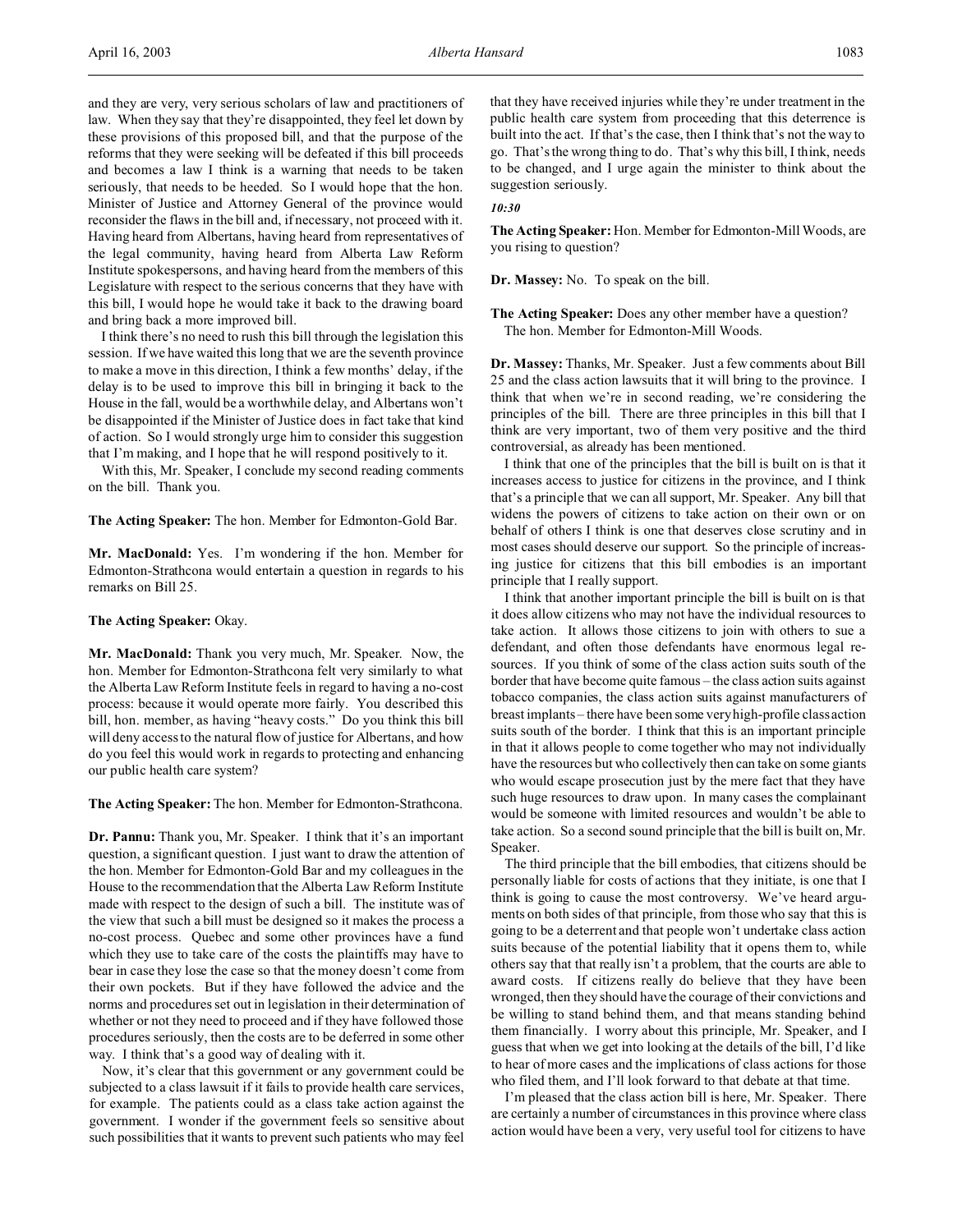at their disposal, and Bill 25 does just that. I think it's progress in terms of citizens being able to defend and to right wrongs.

Thanks very much, Mr. Speaker.

**The Acting Speaker:** The hon. Member for Edmonton-Gold Bar.

**Mr. MacDonald:** Yes. Thank you very much, Mr. Speaker. I have been looking at this bill rather closely, the Class Proceedings Act. Certainly, if we were to make this bill into a law, I wonder who would be the first to be in court by the citizens. When one looks at the newspapers and follows political commentary in this province, it would probably be the provincial government class action lawsuit.

Certainly, we need this legislation. There is no doubt that we need this legislation. We have the whole issue of faulty fixtures being sold in this province. Some consumers that have been at a disadvantage regarding that matter have had to travel to B.C. and hook up with a group of citizens there who were making class action proceedings in regard to this.

The pine shakes issue is another one. I believe it was rule 42 of *Alberta Rules of Court*, which are mentioned in here, Mr. Speaker. Yes, it is Alberta rule of court 42, and that has to do with representative action. Now, if we were to have Bill 25, the Class Proceedings Act, as law, rule 42 in that case would not be applicable. Unfortunately, when this whole sordid affair of the promotion and authorization of the pine shake as a suitable roofing material – and this was before electricity deregulation. I actually had a call this week, as a matter of fact, from a consumer in Claresholm, Alberta, who was so frustrated about the high cost of electricity that he wanted to know if he could get together with his neighbours and file a class action lawsuit against the provincial government. I told him that, unfortunately, he would have to go the representative action route but that if he had patience and waited – and I could say that with confidence because I knew that his electricity bill wasn't going to go down anytime soon – Bill 25 would be law, and away we would go. He would have the choice of having the opportunity or the option of pursuing the government, who he blamed. He didn't blame Aquila. He didn't blame Enmax. He didn't blame me. He didn't blame EPCOR. He blamed the government for the high electricity costs. This gentleman is frustrated, he's confused, and I think he's going to follow the proceedings in regard to Bill 25 with a great deal of interest.

Now, when we get back to the pine shakes case – and that is slowly proceeding through the courts. That's why I would urge hon. members of this Assembly to have a very close look at this bill and what the hon. Member for Edmonton-Calder is trying to achieve with this legislation. There certainly are some flaws in this bill, as was outlined in the Assembly by the hon. Member for Edmonton-Strathcona, but I would classify the bill as a good start after the experience that I've had with frustrated homeowners in the pine shake fiasco. Now, there's another word I would like to use, but it's unparliamentary, and I will not use it at this time. But the pine shake case is a classic example of why we should have legislation of this nature in this province at this time.

#### *10:40*

I have some reservations about this legislation. Certainly, they were outlined earlier by the hon. Member for Edmonton-Strathcona in regard to the recommendations that were made by the Alberta Law Reform Institute, and we need to ensure that we have the right law in place at the right time for the right reasons. When we debate this, and we think of the public meetings that the citizens of this province with the rotting pine shakes on their roofs had to conduct in Edmonton and in Calgary, in Camrose, in Wetaskiwin, in Cochrane . . .

**An Hon. Member:** How many seats did you have there?

**Mr. MacDonald:** Now, the hon. member opposite is talking about how many seats we do have now. Well, we're going to have a great deal more seats after people discover that it's the government that caused the rotting pine shakes.

I've been in the neighbourhoods that the hon. Minister of Finance proudly represents in this Legislative Assembly, and there are a lot of pine shakes, untreated pine shakes, in that constituency. I was in awe. I would say that there are more pine shakes in the constituency that the hon. Minister of Finance represents than there are even in Edmonton-Whitemud, that the hon. Minister of Justice represents. I thought Edmonton-Whitemud was the capital of rotting roofs in this province, but I say give Calgary-Foothills a chance to catch up. A couple of wet springs there and there are going to be an awful lot of little dark spots appearing on the roofs of the homes. Some of the pine shake homeowners call them jack-o'-lantern roofs because of the gaps.

But when we think of how those homeowners would have benefited from legislation such as this in the flawed form that it is and the lack of interest in all the recommendations from the Alberta Law Reform Institute, I would have to say that I would give serious consideration to supporting this legislation, Mr. Speaker. I think of the citizens of St. Albert, and I would feel very guilty because the citizens of St. Albert are also a victim of this pine shake fiasco and how it was promoted and authorized by this current government, and look what we have. It's taken so long to get through the courts. We used to talk at meetings about how all this would work and what effect it would have, and I thought the court system would proceed and we would be finished working it through the court system by 2001.

### **Mr. Smith:** We are.

**Mr. MacDonald:** No. I can assure the hon. Member for Calgary-Varsity that it will be next year at the earliest before it is heard in the courts.

Now, what's going to happen? It'll be before the courts and the courts will determine who was at fault and who was to blame, but this could have been settled so much faster if we had legislation such as this.

Now, I have experienced conversations, I've had correspondence with various consumers across this province who are, as I said earlier, getting involved with citizens of British Columbia to proceed with their actions there. Has class action legislation worked in other places? It certainly has. Du Pont I believe is the name of the company who had some building materials that were faulty, and there was class action legislation. I believe it was initiated in the state of Louisiana. I don't know why they would pick Louisiana, but it was Louisiana or Mississippi, somewhere down in that neighbourhood of the United States. This company – and I could stand corrected; it might not be Du Pont, Mr. Speaker – was found guilty, and there were millions and millions of dollars at stake here because these fixtures broke loose inside the walls of people's homes and sprayed water everywhere. It was a mess, and it was very similar to the pine shakes because adequate research had not been conducted before the product was put on the market. Now, in the case of the pine shakes I don't know what got into this government to authorize and promote it, but something got into them. I don't know whether it was dollar signs or what, but certainly homeowners in this province are paying the price.

In conclusion, Mr. Speaker, I would like to remind all hon. members of this Assembly to please think of the pine shake home